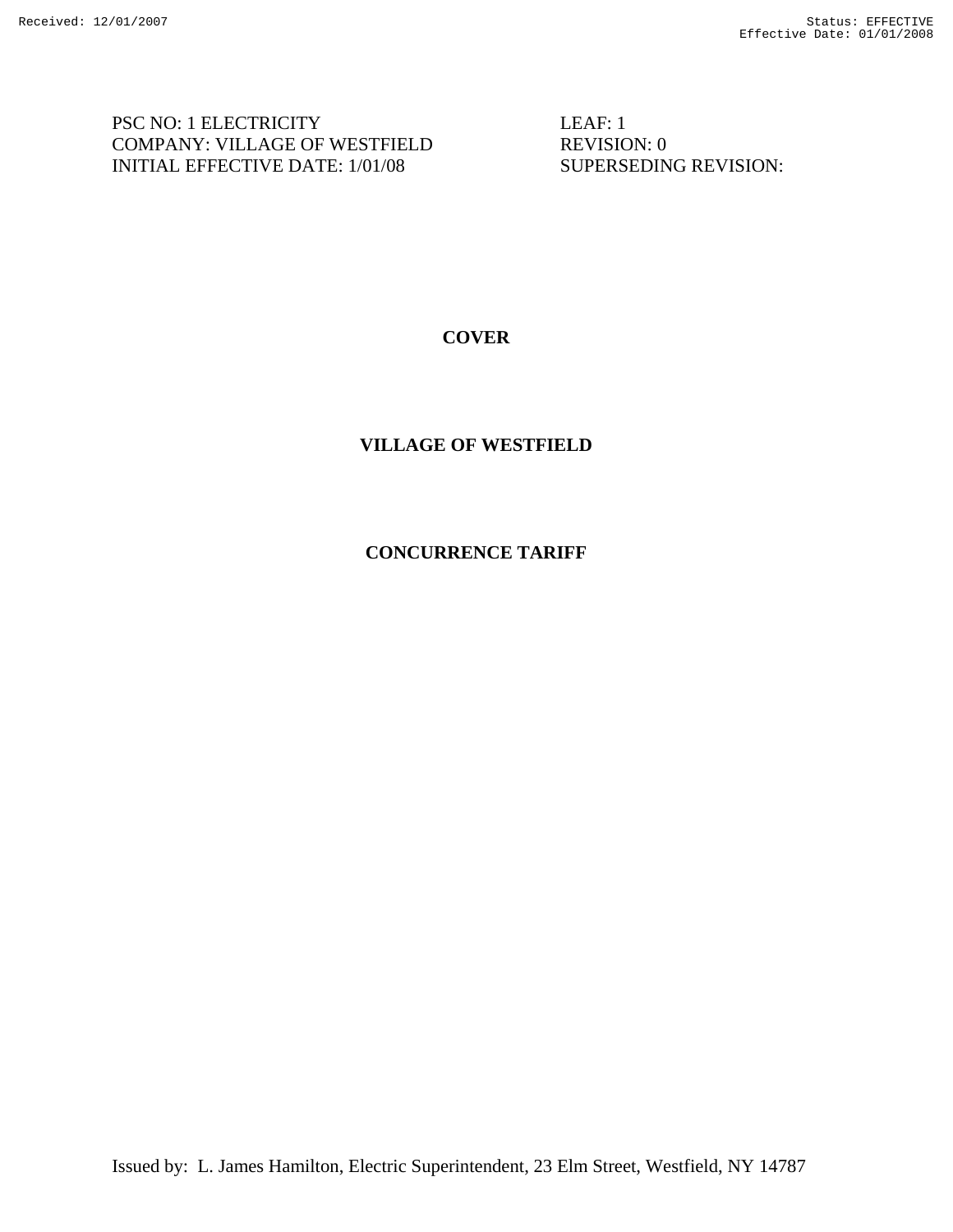# PSC NO: 1 ELECTRICITY LEAF: 2 COMPANY: VILLAGE OF WESTFIELD REVISION: 1 INITIAL EFFECTIVE DATE: 7/22/16 SUPERSEDING REVISION: 0

Issued in compliance with Commission Order issued July 14, 2016 in Case 16-E-0178.

# TABLE OF CONTENTS

| Leaf No.                                                        |
|-----------------------------------------------------------------|
| <b>I. CONCURRENCE</b>                                           |
| <b>RESIDENTIAL</b>                                              |
| <b>SMALL COMMERCIAL</b>                                         |
| <b>LARGE COMMERCIAL</b>                                         |
| <b>INDUSTRIAL STANDARD SERVICE</b>                              |
| <b>OUTDOOR LIGHTING</b>                                         |
| <b>STREET LIGHTING</b>                                          |
| PURCHASE OF RENEWABLE ENERGY FROM<br>NEW DISTRIBUTED GENERATORS |
|                                                                 |
| X. Addendum – Standard Interconnection Requirements (SIR)       |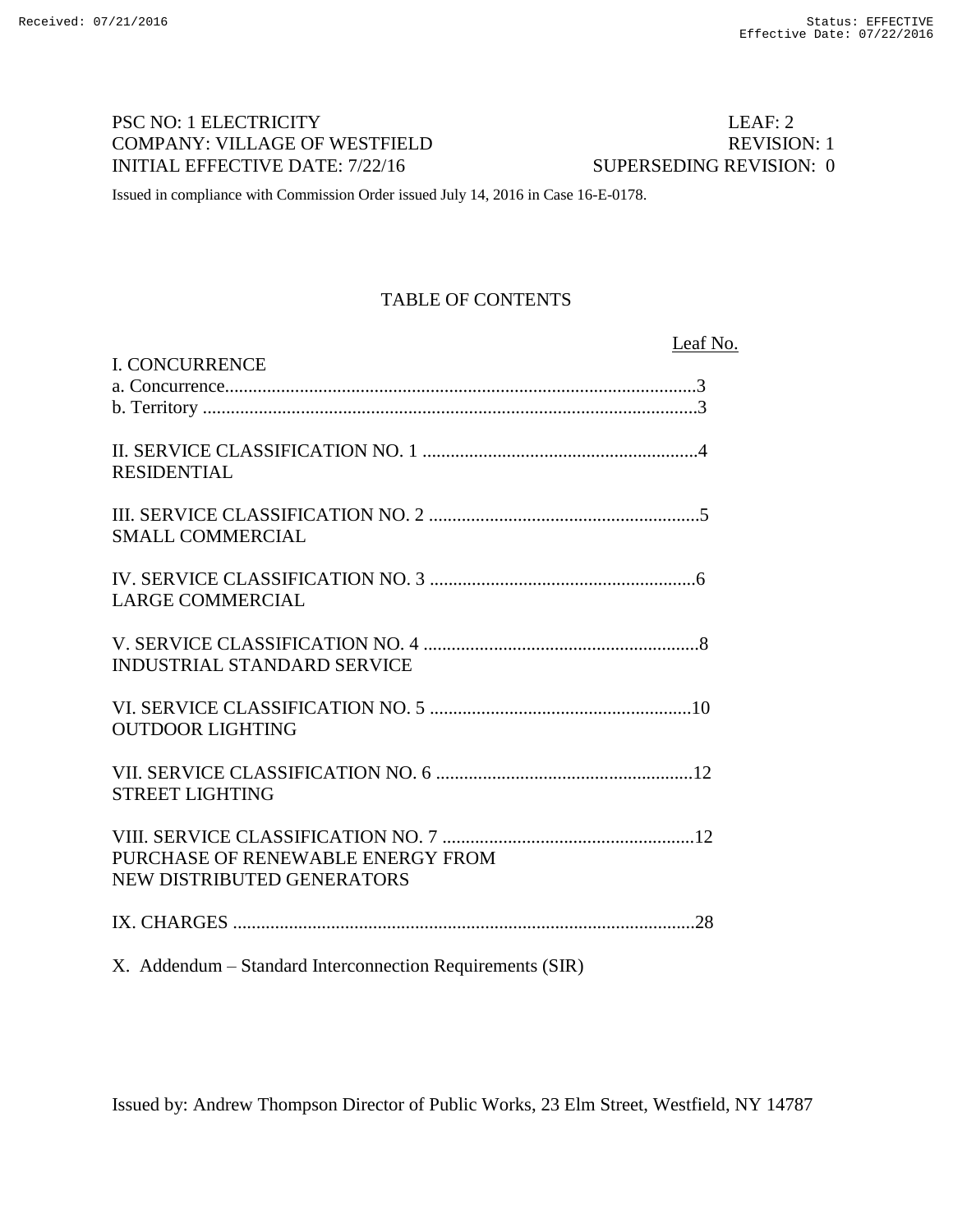#### PSC NO: 1 ELECTRICITY LEAF: 3 COMPANY: VILLAGE OF WESTFIELD<br>
INITIAL EFFECTIVE DATE: 1/01/08 SUPERSEDING REVISION: INITIAL EFFECTIVE DATE:  $1/01/08$

# **CONCURRENCE**

## A. CONCURRENCE

The Village of Westfield concurs in and agrees to abide by the rules and regulations as set forth in the generic tariff filed by the New York Municipal Power Agency (NYMPA) in Case No. 97-E-1575.

## B. TERRITORY TO WHICH SCHEDULE APPLIES

These rates, rules and regulations are applicable to the Village of Westfield and such other areas served under franchises granted to the Village of Westfield.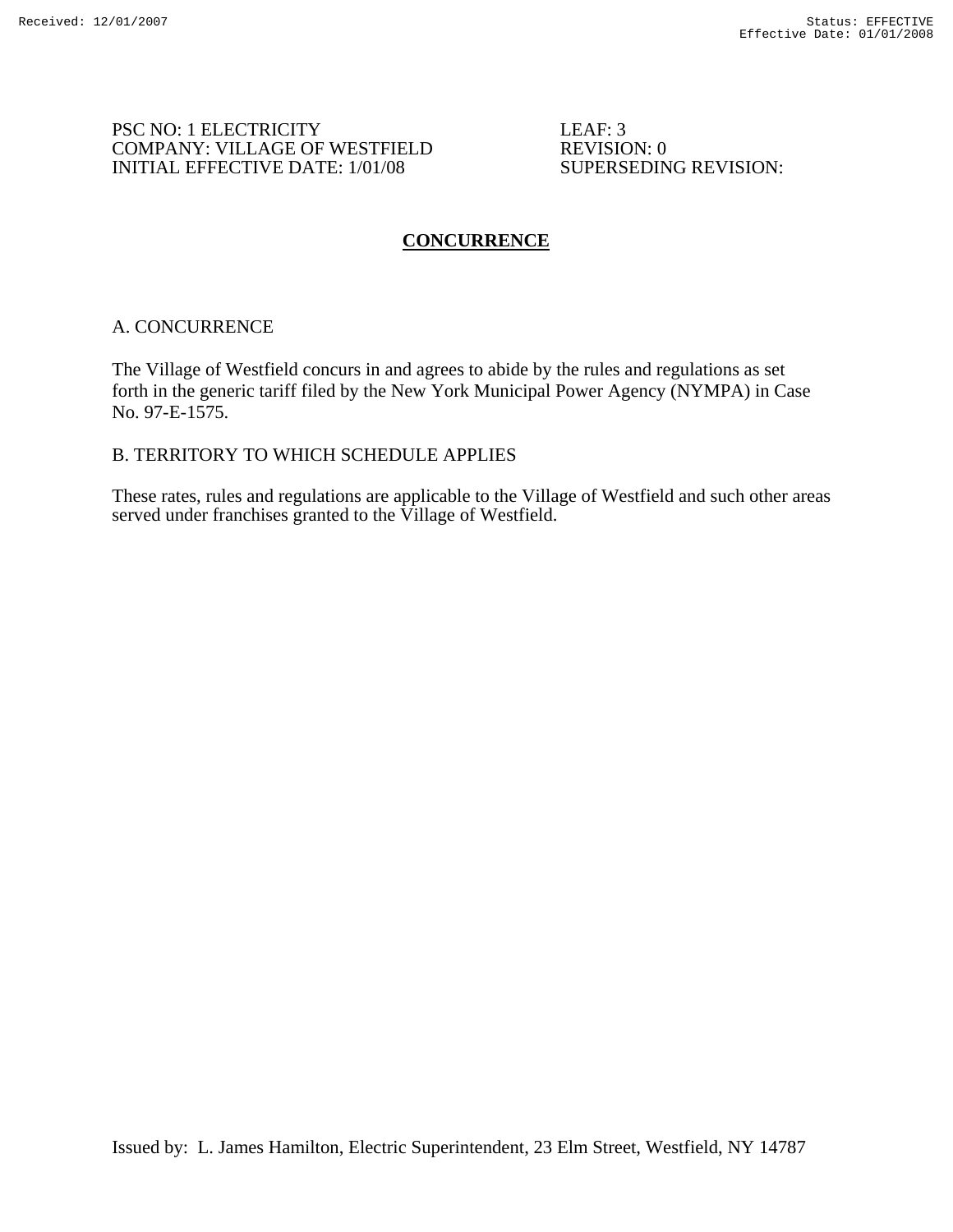PSC NO: 1 ELECTRICITY LEAF: 4 COMPANY: VILLAGE OF WESTFIELD<br>
INITIAL EFFECTIVE DATE: 1/01/08 SUPERSEDING REVISION: INITIAL EFFECTIVE DATE:  $1/01/08$ 

# **SERVICE CLASSIFICATION 1 (RESIDENTIAL – ALL USE)**

# APPLICABLE TO USE OF SERVICE FOR:

Single-phase residential purpose usage in an individual residence; in an individual flat or individual apartment in a multiple-family dwelling; for residential purpose s in a rooming house where not more than four (4) rooms are available for rent; and for single phase farm service when supplied thro ugh the farm residence meter; use exclusively in connection with religious purposes by corporations or associations organized and conducted in good faith for religious purposes, and including the operation by such corporation o r association of a school, not withstanding that secular subjects are t aught a t such school; for single-phase service exclusively in connection with a community residence as defined in subdivision 28, 28A or 28B of section 1.03 of the Mental Hygiene Law, provided that such residence is operated by a not-for- profit corporation and if supervisory staff is on site o n a twenty-four hour per day basis that t he residence provides living accommodations for fourteen or fewer residents; and use for any post or hall owned or leased by a not-for-profit organization that is a veterans organization.

## CHARACTER OF SERVICE:

Continuous, alternating current at approximately 60 cycle, 120 volt, two wire, 120/240 volt, or 120/208 volt, three wire single phase, depending upon the characteristics of the load and the circuits from which service is supplied.

## RATES, PER METER, PER MONTH:

| <b>Customer Charge</b>                  | \$3.00  |
|-----------------------------------------|---------|
| Energy Charge, Per Kwh (for all months) | \$ .037 |

## TERMS OF PAYMENT:

All bills are due when rendered. Full payment must be received on or before the date shown on the bill to avoid a late payment charge of 1.5% as provided in Rule VIII of the NYMPA generic tariff.

## PURCHASED POWER ADJUSTMENT:

The charges set forth in this service classification shall be subject to a purchased power adjustment as explained in Rule IX of the NYMPA generic tariff.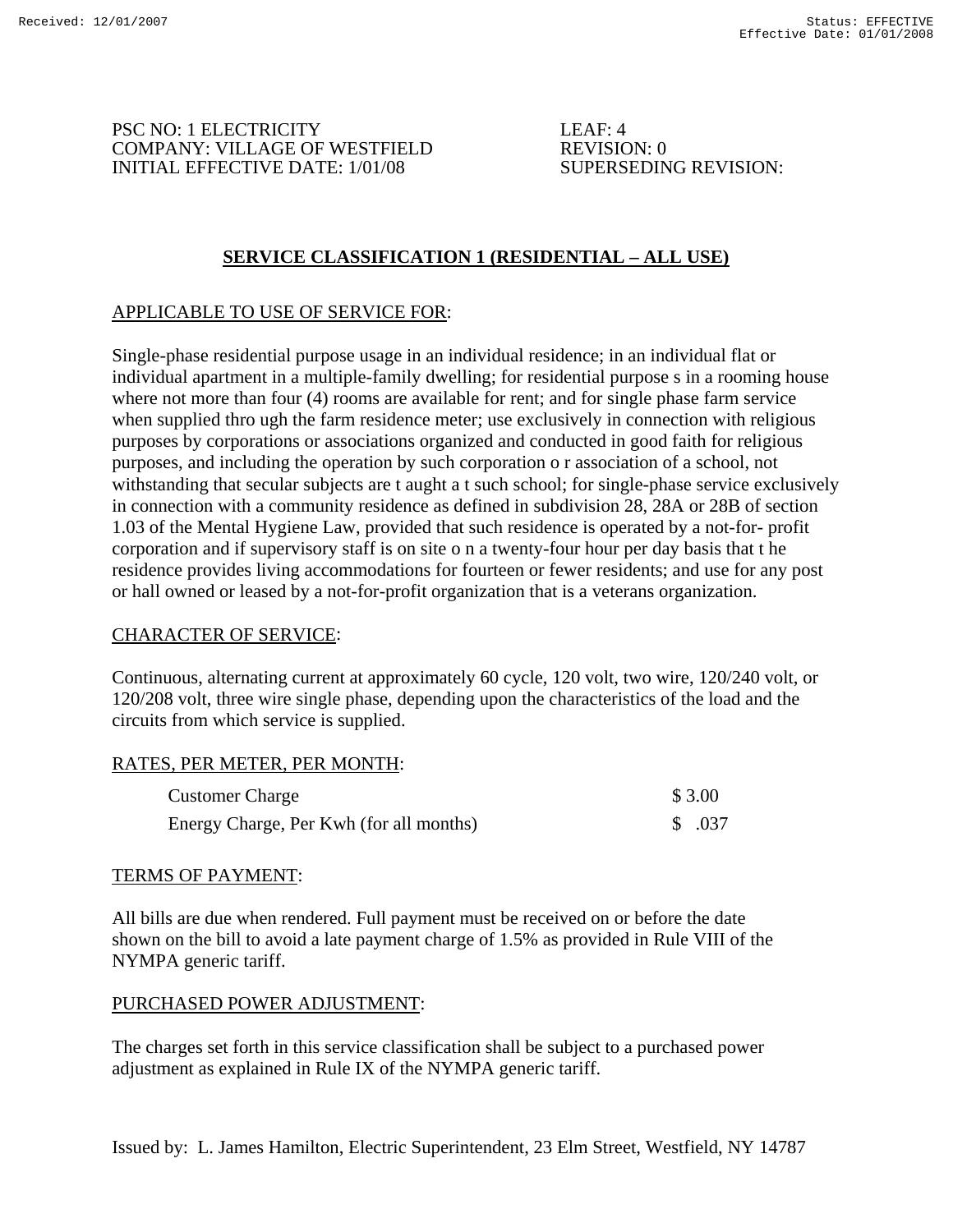PSC NO: 1 ELECTRICITY LEAF: 5 COMPANY: VILLAGE OF WESTFIELD REVISION: 0 INITIAL EFFECTIVE DATE: 1/01/08 SUPERSEDING REVISION:

## **SERVICE CLASSIFICATION 2 – SMALL COMMERCIAL**

## APPLICATION TO USE OF SERVICE FOR:

 All commercial or industrial purposes where monthly usage is 3,500 Kwh or less in all winter billing months.

#### CHARACTER OF SERVICE:

 Continuous, alternating current at approximately 60 cycle, 120 volt, two wire, Single Phase, 240 volt, three wire, Three Phase, 208 volt, four wire Three Phase, or 480 volt, three or four wire, Three Phase, 4800 volt, three wire Three Phase, at the option of the Department of Public Works.

## RATES, PER METER, PER MONTH:

| <b>Customer Charge</b>           | \$2.50    |
|----------------------------------|-----------|
| Energy Charge, Per Kwh per month | \$ .03617 |

#### EXIT CRITERIA:

 A customer exits this rate schedule to the Large Commercial (SC 3) rate schedule if monthly usage exceeds 3,500 Kwh in any two (2) consecutive winter billing months.

#### TERMS OF PAYMENT:

All bills are due when rendered. Full payment must be received on or before the date shown on the bill to avoid a late payment charge of 1.5% as provided in Rule VIII of the NYMPA generic tariff.

#### PURCHASED POWER ADJUSTMENT:

The charges set forth in this service classification shall be subject to a purchased power adjustment as explained in Rule IX of the NYMPA generic tariff.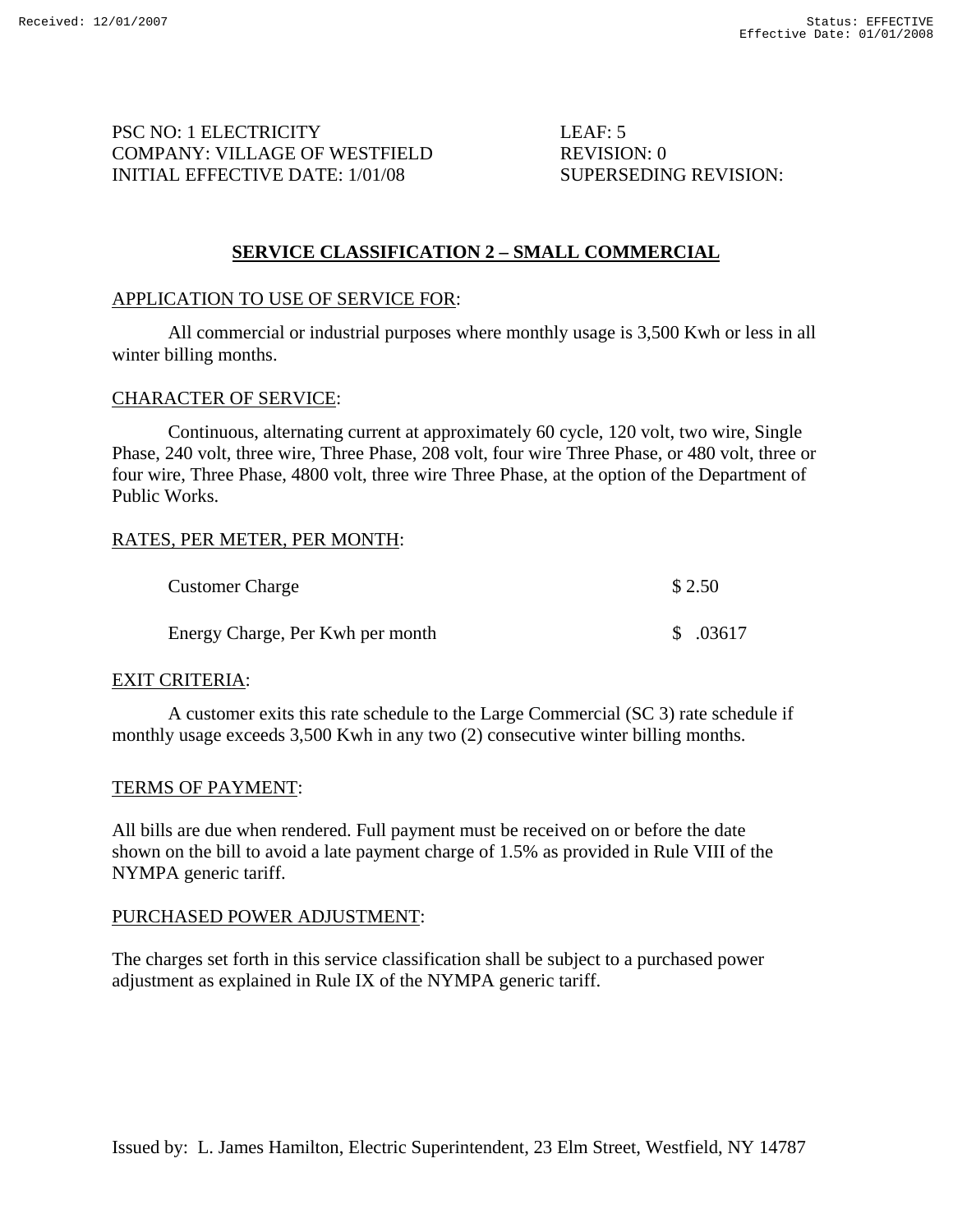PSC NO: 1 ELECTRICITY LEAF: 6 COMPANY: VILLAGE OF WESTFIELD REVISION: 0 INITIAL EFFECTIVE DATE: 1/01/08 SUPERSEDING REVISION:

## **SERVICE CLASSIFICATION 3 – LARGE COMMERCIAL**

#### APPLICATION TO USE OF SERVICE FOR:

 All commercial or industrial purposes where monthly usage is in excess of 3,500 Kwh in any two (2) consecutive winter months.

#### CHARACTER OF SERVICE:

 Continuous, alternating current at approximately 60 cycle, 120 volt, two wire, Single Phase, 240 volt, 208 volt, or 480 volt three or four wire, 4800 volt, three wire Three Phase, at the option of the Department of Public Works.

#### RATES, PER METER, PER MONTH:

 Customer billed under this rate schedule will be demand metered and will be billed a demand charge in addition to the energy charge.

| <b>Customer Charge</b>                | \$0.00    |
|---------------------------------------|-----------|
| Peak Demand Charge, Per Kw, Per month | \$ 3.75   |
| Energy Charge, Per Kwh, Per month     | \$ .02952 |

#### DETERMINATION OF DEMAND:

 Demand shall be determined by demand meter or by test at the option of the Department of Public Works. The demand shall be the highest fifteen (15) minute average as shown by the demand meter or, when no demand meter is present, the demand shall be considered as seventyfive percent (75%) of the observed capacity.

#### EXIT CRITERIA:

 A customer exits this rate schedule to the Small Commercial (SC 2) rate schedule if their demand falls below 15 Kw and their energy usage falls below 3,500 Kwh in all winter billing months.

 A customer exits this rate schedule to the Industrial-Standard Service rate schedule (SC 4) if they have a metered demand of 75 Kw demand in any winter month will be immediately reclassified to SC 4.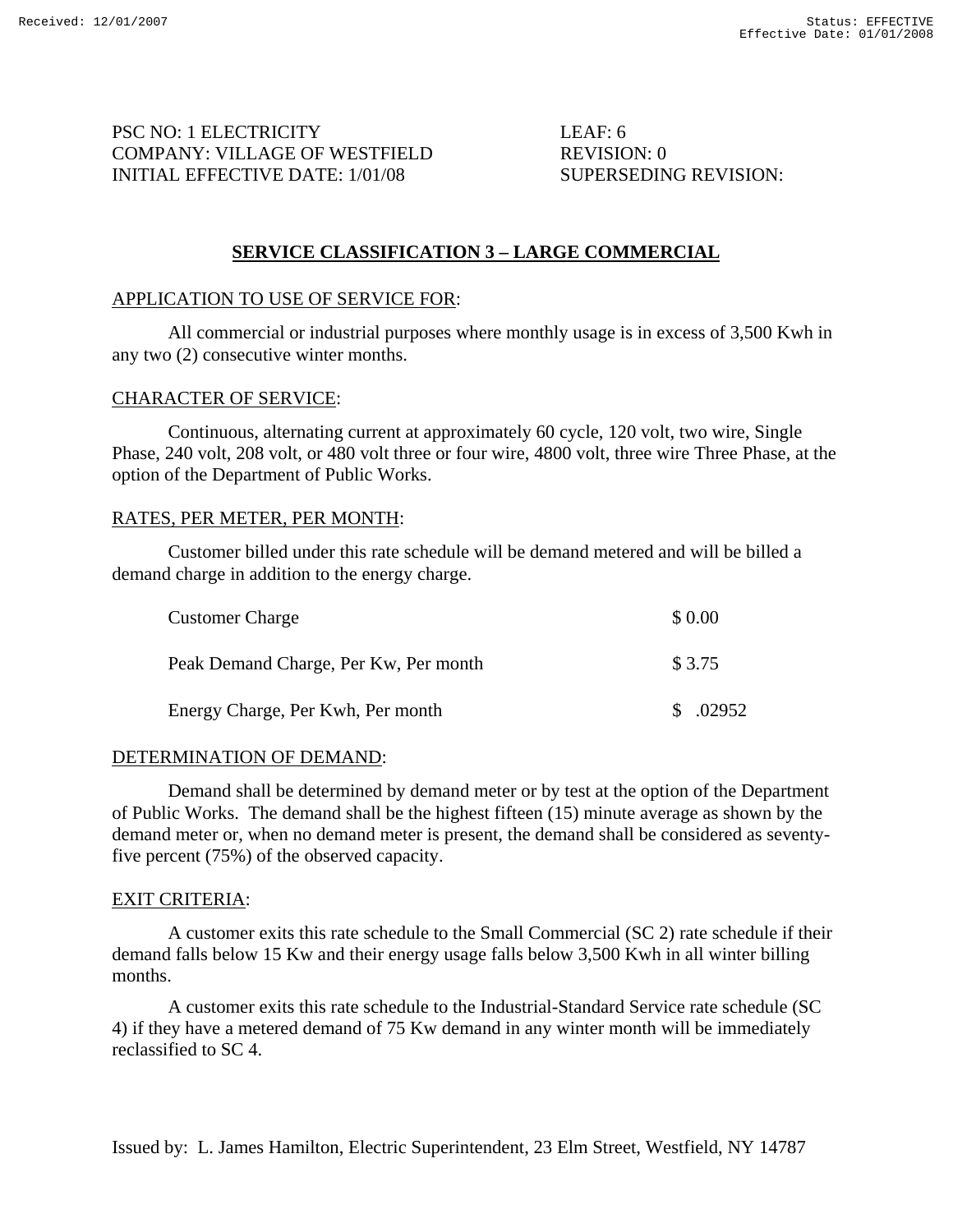PSC NO: 1 ELECTRICITY LEAF: 7 COMPANY: VILLAGE OF WESTFIELD REVISION: 0 INITIAL EFFECTIVE DATE: 1/01/08 SUPERSEDING REVISION:

# **SERVICE CLASSIFICATION 3 – LARGE COMMERCIAL (CONT'D)**

## TERMINATION OF SERVICE:

 The customer may terminate service after three (3) days' notice in writing to the Department of Public Works.

#### TERMS OF PAYMENT:

All bills are due when rendered. Full payment must be received on or before the date shown on the bill to avoid a late payment charge of 1.5% as provided in Rule VIII of the NYMPA generic tariff.

#### PURCHASED POWER ADJUSTMENT:

The charges set forth in this service classification shall be subject to a purchased power adjustment as explained in Rule IX of the NYMPA generic tariff.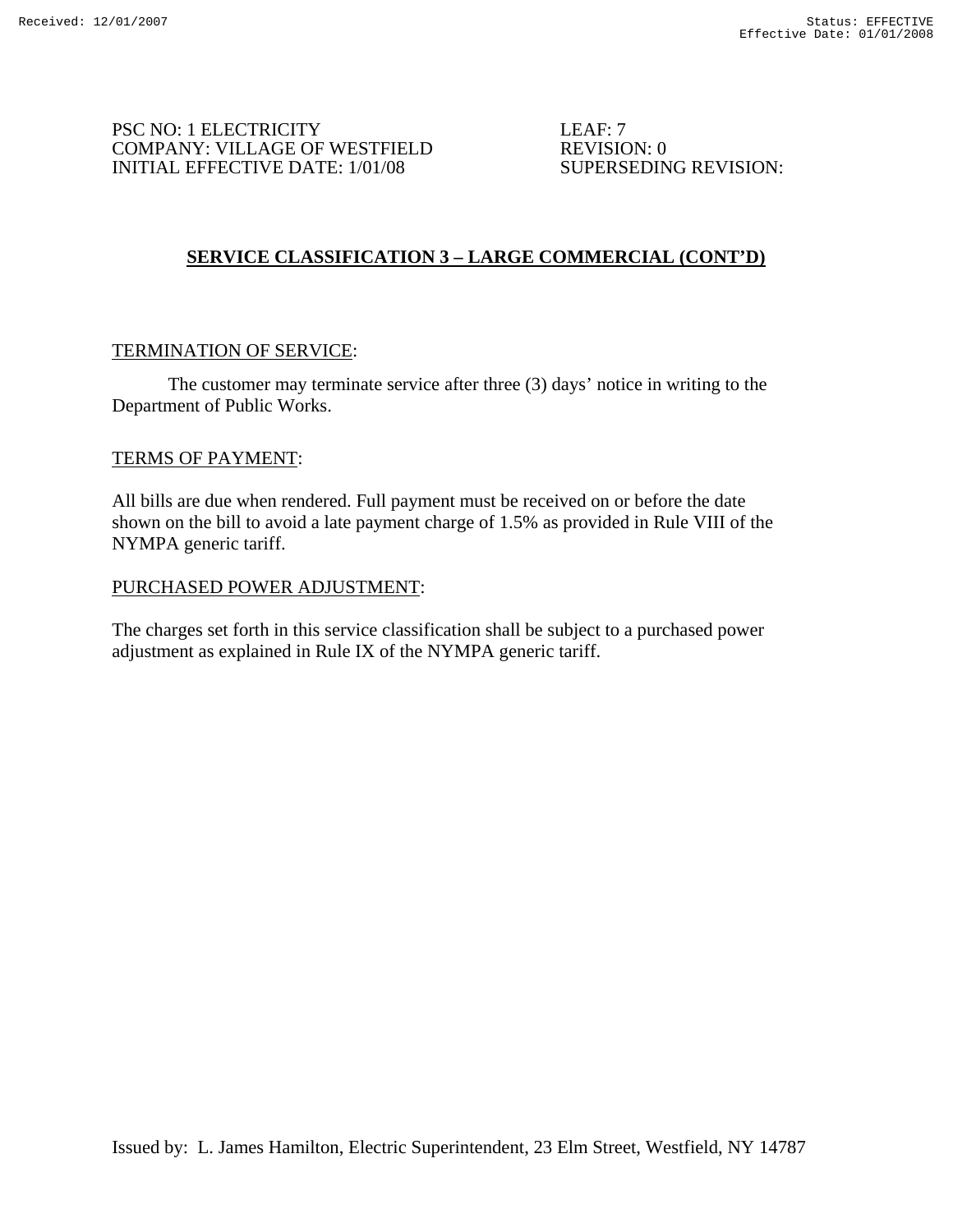# PSC NO: 1 ELECTRICITY LEAF: 8 COMPANY: VILLAGE OF WESTFIELD REVISION: 0 INITIAL EFFECTIVE DATE: 1/01/08 SUPERSEDING REVISION:

# **SERVICE CLASSIFICATION 4 – INDUSTRIAL STANDARD SERVICE**

# APPLICATION TO USE OF SERVICE FOR:

 All commercial or industrial purposes not otherwise provided for in other service classification of the schedule. Where the metered demand is at least 75 Kw in a winter month.

## CHARACTER OF SERVICE:

 Continuous, alternating current at approximately 60 cycle, 120 volt, two wire, Single Phase, or 240, 480 or 4800 volt, three wire or four wire Three Phase, at the option of the Department of Public Works.

## RATES, PER METER, PER MONTH:

 Customer billed under this rate schedule will be demand metered and will be billed a distribution demand charge in addition to the energy charge.

| <b>Customer Charge</b>            | \$ 0.00 |
|-----------------------------------|---------|
| Peak Distribution Demand Charge,  |         |
| Per Kw, Per month                 | \$4.00  |
| Energy Charge, Per Kwh, Per month | \$02039 |

#### DETERMINATION OF DEMAND:

 Demand shall be determined by demand meter or by test at the option of the Department of Public Works. The demand shall be the maximum fifteen (15) minute integrated kilowatt (Kw) demand.

## TERMS OF PAYMENT:

All bills are due when rendered. Full payment must be received on or before the date shown on the bill to avoid a late payment charge of 1.5% as provided in Rule VIII of the NYMPA generic tariff.

## PURCHASED POWER ADJUSTMENT:

The charges set forth in this service classification shall be subject to a purchased power adjustment as explained in Rule IX of the NYMPA generic tariff.

Issued by: L. James Hamilton, Electric Superintendent, 23 Elm Street, Westfield, NY 14787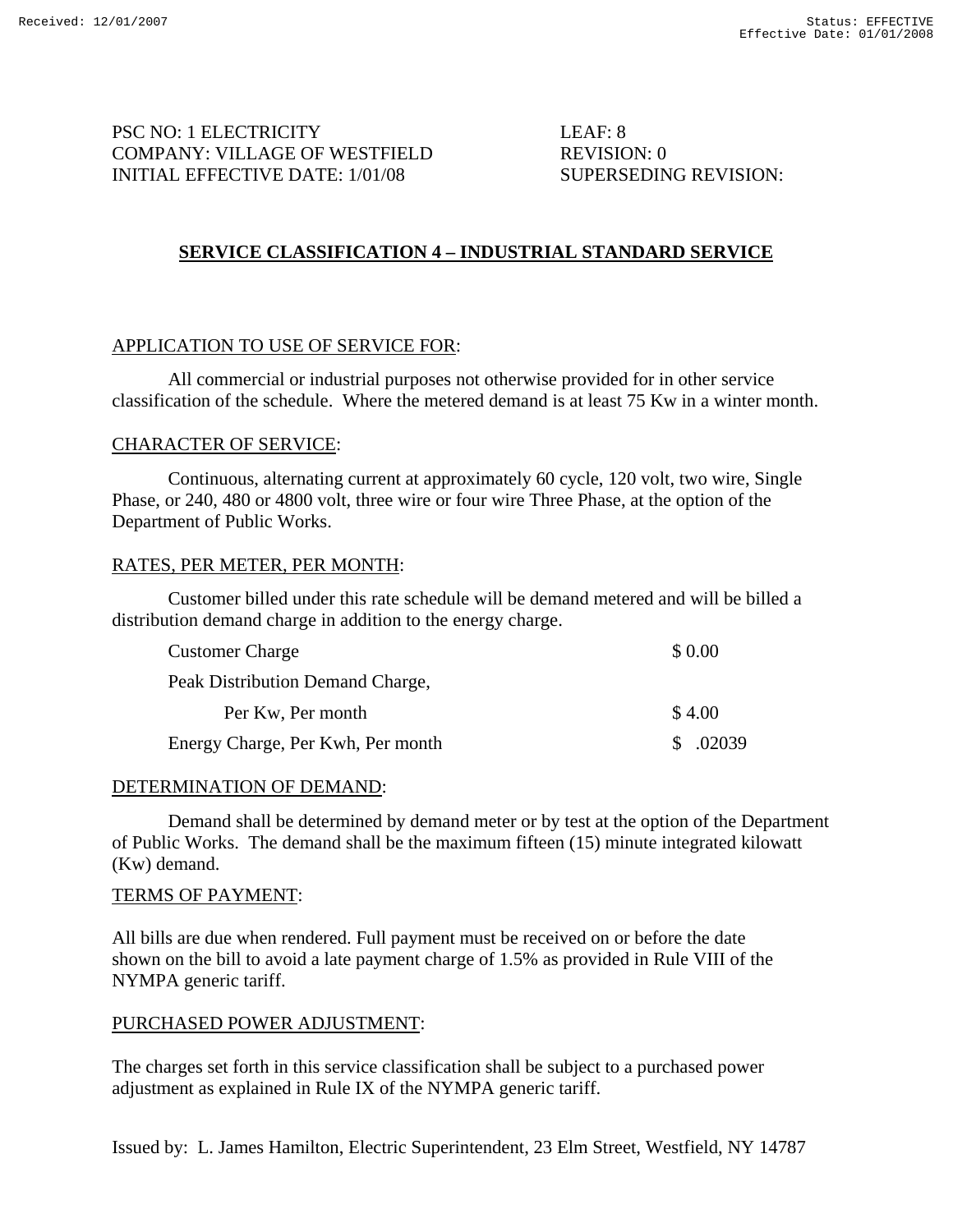PSC NO: 1 ELECTRICITY LEAF: 9 COMPANY: VILLAGE OF WESTFIELD REVISION: 0 INITIAL EFFECTIVE DATE: 1/01/08 SUPERSEDING REVISION:

# **SERVICE CLASSIFICATION 4 – INDUSTRIAL STANDARD SERVICE (CONT'D)**

#### TERM:

 A customer in this service classification will remain in this service classification for one (1) year following the last month in which the metered demand for the month dropped below seventy-five (75) Kw.

#### EXIT CRITERIA:

 A customer exits this rate schedule to the Large Commercial (SC 3) rate schedule if their demand falls below 75 Kw in all winter billing months.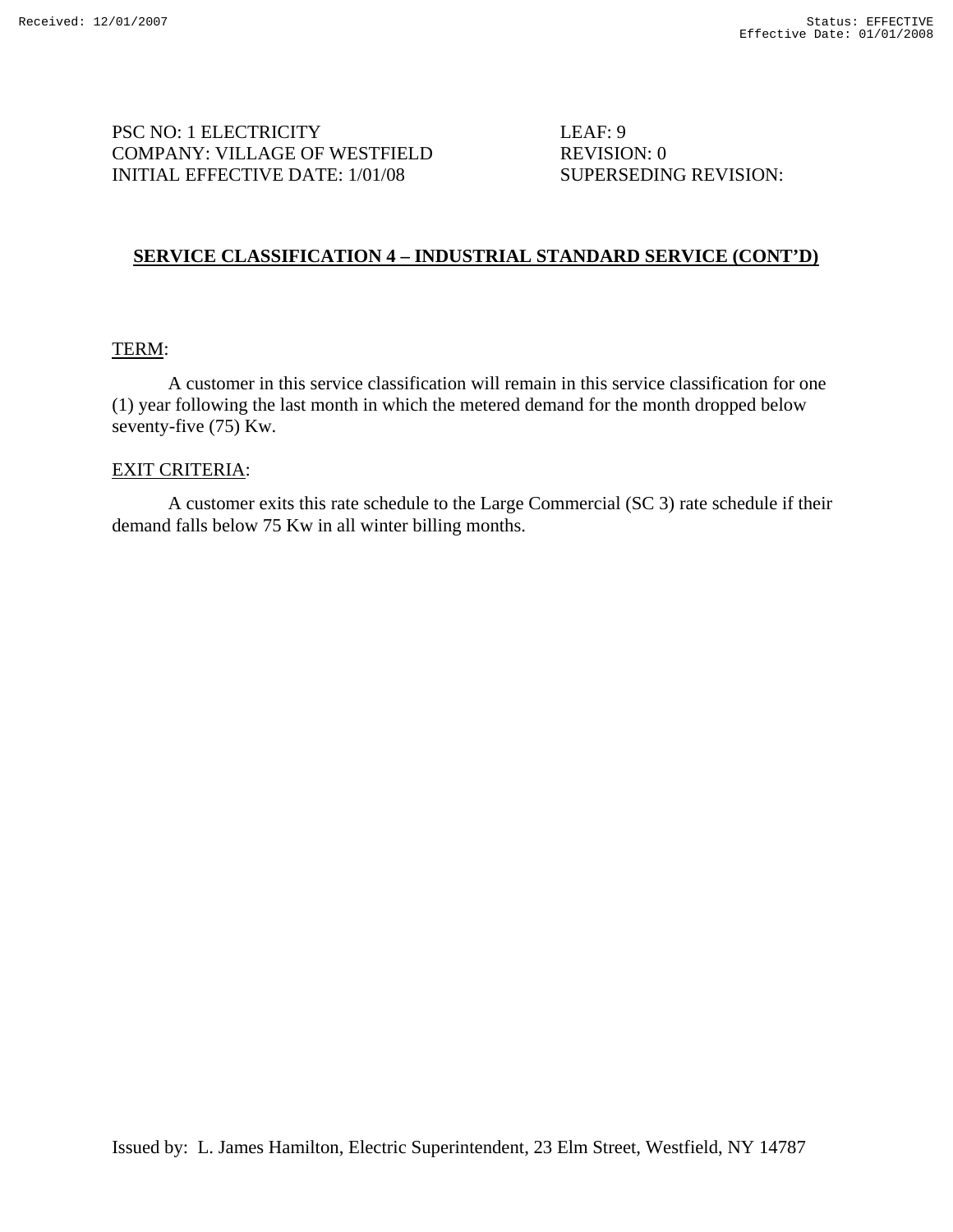PSC NO: 1 ELECTRICITY LEAF: 10 COMPANY: VILLAGE OF WESTFIELD REVISION: 0 INITIAL EFFECTIVE DATE: 1/01/08 SUPERSEDING REVISION:

# **SERVICE CLASSIFICATION 5 – OUTDOOR LIGHTING**

## APPLICATION:

For private outdoor lighting.

## CHARACTER OF SERVICE:

 Limited period, approximately 4000 hours per year, 60 cycle, alternating current at approximately 120 volts.

## RATES, PER LAMP, PER MONTH:

| 175 Watt Mercury Vapor, Luminaire or | \$6.12  |
|--------------------------------------|---------|
| 100 Watt High-Pressure Sodium        |         |
| 400 Watt Mercury Vapor, Luminaire or | \$10.55 |
| 250 Watt High-Pressure Sodium        |         |
| 400 Watt Mercury Vapor, Flood        | \$11.33 |
| 1000 Watt Mercury Vapor, Flood       | \$19.42 |

## TERMS:

 A customer must agree to keep the light for a period of one (1) year, commencing at the date of installation and thereafter from year to year until cancelled in writing by the customer upon thirty (30) days' notice.

The monthly charge per lamp is for one (1) month or for any part of a month.

## TERMS OF PAYMENT:

All bills are due when rendered. Full payment must be received on or before the date shown on the bill to avoid a late payment charge of 1.5% as provided in Rule VIII of the NYMPA generic tariff.

## PURCHASED POWER ADJUSTMENT:

The charges set forth in this service classification shall be subject to a purchased power adjustment as explained in Rule IX of the NYMPA generic tariff.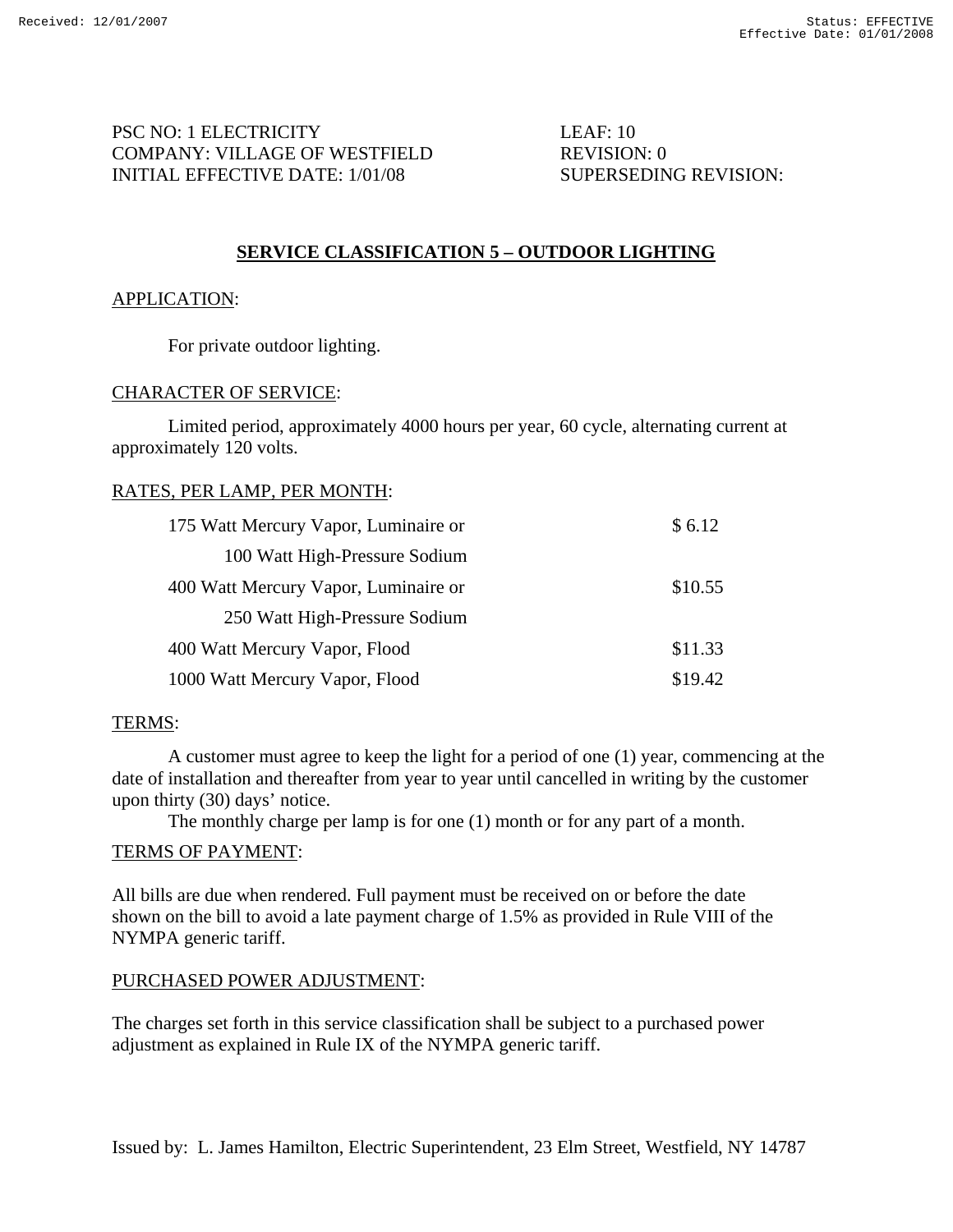PSC NO: 1 ELECTRICITY LEAF: 11 COMPANY: VILLAGE OF WESTFIELD REVISION: 0 INITIAL EFFECTIVE DATE: 1/01/08 SUPERSEDING REVISION:

# **SERVICE CLASSIFICATION 5 – OUTDOOR LIGHTING (CONT'D)**

## SPECIAL PROVISIONS:

- A. The Department of Public Works ("DPW"), Village of Westfield, will furnish, install, own, operate and maintain a photo-electrically controlled mercury vapor luminaire/flood light or high pressure sodium lamps for outdoor lighting purposes. All lamps and brackets will be provided at no cost to the customer.
- B. The lighting unit will be installed only on property privately owned or leased by the customer. THE CUSTOMER WILL FURNISH THE NECESSARY POLE OR OTHER SUPPORT, WHERE REQUIRED, AND THE NECESSARY WIRING TO CONNECT THE UNIT ON THE LINE SIDE OF THE CUSTOMER'S METER. The DPW reserves the right to require a location and mounting height which will provide proper light distribution from the lighting unit. Where a pole owned by the DPW is appropriately located, the DPW may waive the requirement that the support for the bracket mounted luminary be furnished by the customer, and may install the unit on the Utility owned pole.
- C. Upon request of the customer, the DPW will change the location of the lighting unit, providing a proper support is furnished and the customer agrees to pay the DPW for the cost in making such change.
- D. Lighting service will be provided every night and all night during the hours between 30 minutes after sunset and 30 minutes before sunrise, aggregating about 4000 hours per year, unless prevented by accidents or other causes beyond the control of the DPW.
- E. The customer shall notify the Electric Department whenever the lamp shall become extinguished or out of service for any reason and the Electric Department shall replace the lamp and/or make the necessary repairs with reasonable promptness.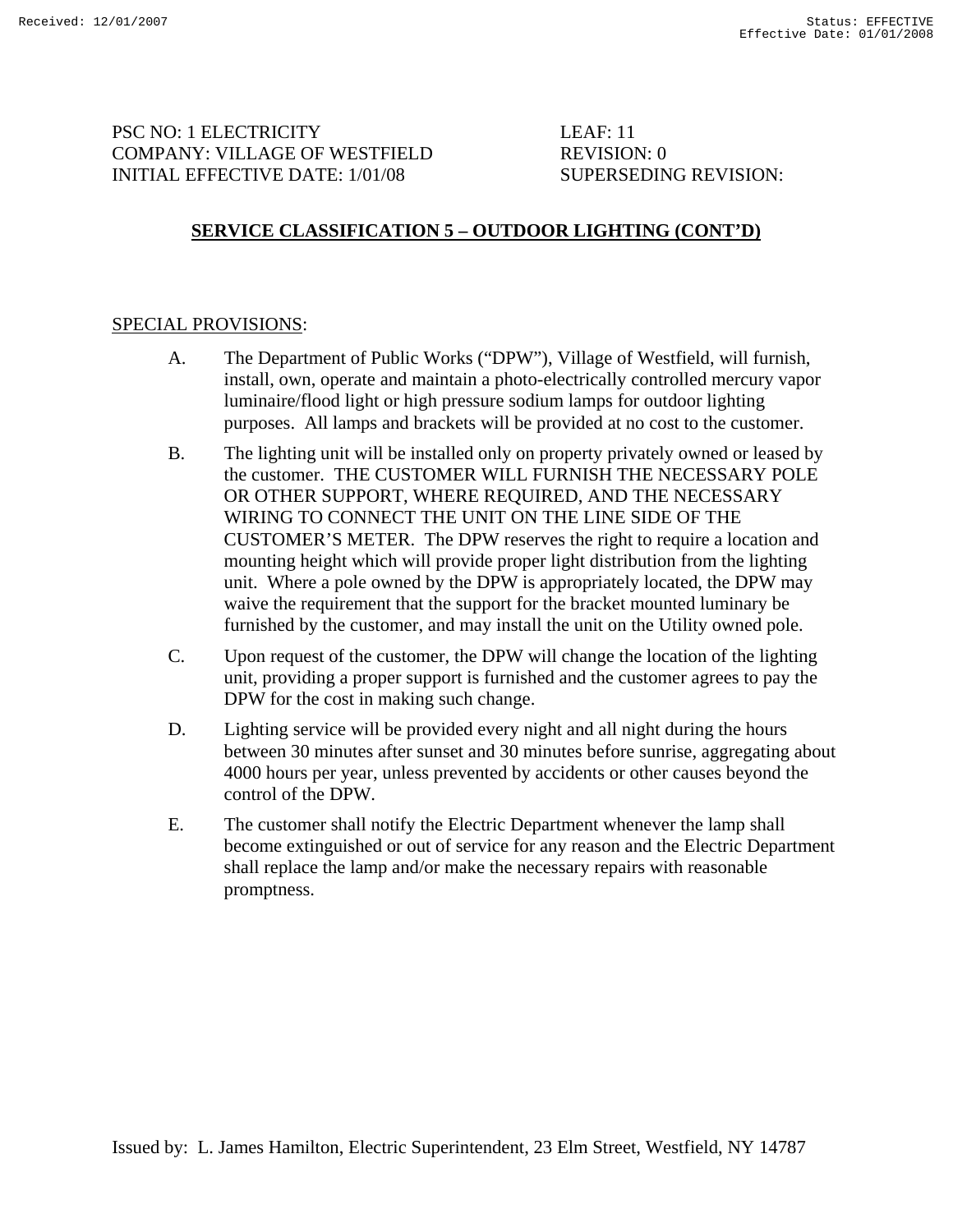PSC NO: 1 ELECTRICITY LEAF: 12 COMPANY: VILLAGE OF WESTFIELD REVISION: 0 INITIAL EFFECTIVE DATE: 1/01/08 SUPERSEDING REVISION:

# **SERVICE CLASSIFICATION 6 – STREET LIGHTING**

## APPLICATION TO:

For all public street lighting purposes.

#### RATES:

| Facilities Charge, per Lamp/Month | \$ 3.35  |
|-----------------------------------|----------|
| Energy Charge, per Kwh/Month      | \$ .0391 |

## TERMS OF PAYMENT:

All bills are due when rendered. Full payment must be received on or before the date shown on the bill to avoid a late payment charge of 1.5% as provided in Rule VIII of the NYMPA generic tariff.

# PURCHASED POWER ADJUSTMENT:

The charges set forth in this service classification shall be subject to a purchased power adjustment as explained in Rule IX of the NYMPA generic tariff.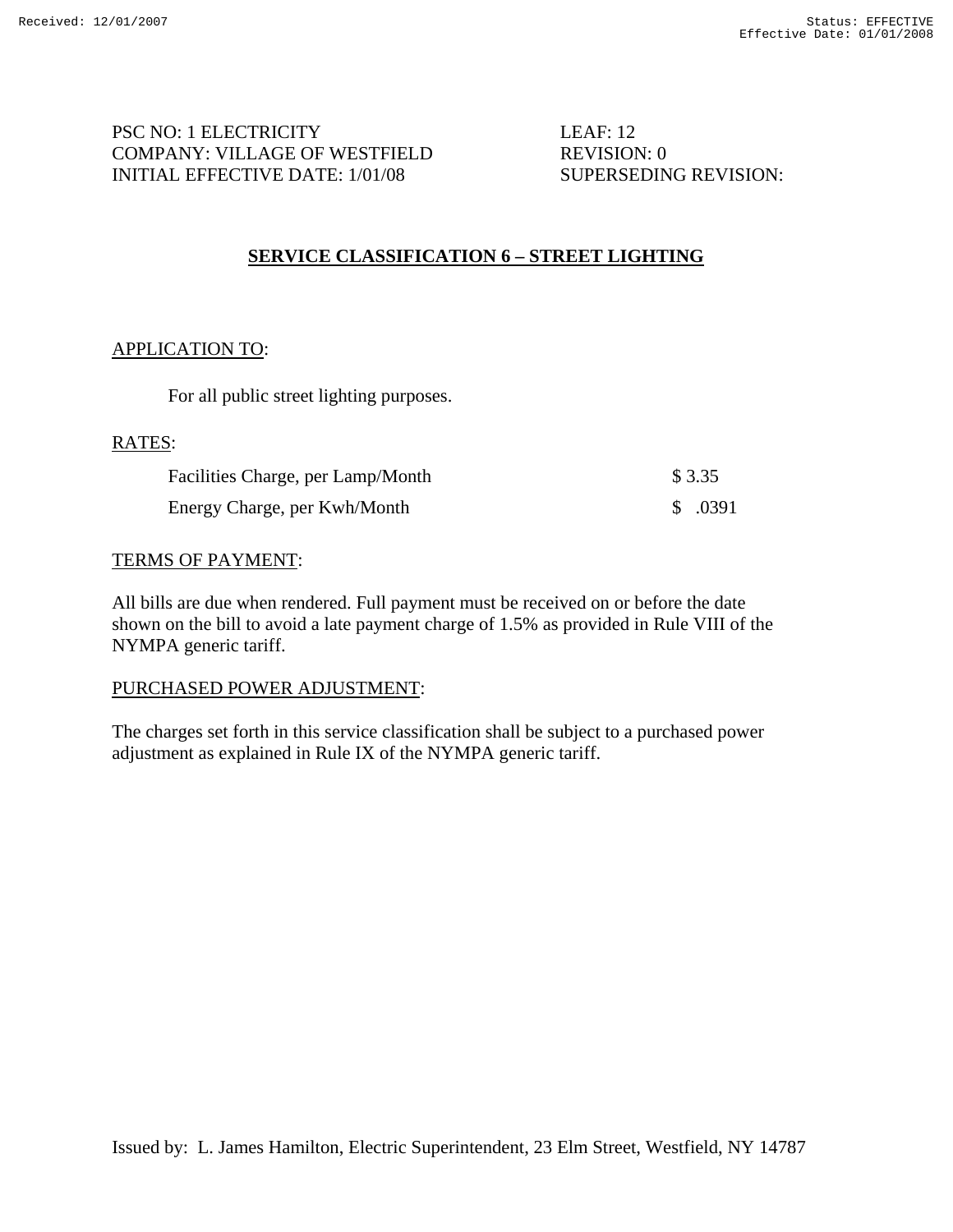# PSC NO: 1 ELECTRICITY LEAF: 13 COMPANY: VILLAGE OF WESTFIELD REVISION: 2 INITIAL EFFECTIVE DATE: 7/22/16 SUPERSEDING REVISION: 1

Issued in compliance with Commission Order issued July 14, 2016 in Case 16-E-0178.

## SERVICE CLASSIFICATION NO.7 PURCHASE OF RENEWABLE ENERGY FROM NEW DISTRIBUTED GENERATORS

## ELIGIBILITY:

Residential or non-residential customers who receive service under Service Classification No. 1, 2, 3, or 4 and own or operate Solar or Wind Electric Generating Equipment with a rated capacity of no more than fifteen kilowatts (15 kW) located and used at their premise. Qualifying Customers must install and operate the Solar or Wind Generating system in compliance with *New York State Standardized Interconnection Requirements and Application Process for New Distributed Generators Connected in Parallel with Utility Distribution Systems* which is attached to these tariffs as *Addendum-SIR*, and may be from time to time changed, amended and/or supplemented. This program will be available to qualifying customers on a first come, first served basis, until the total rated generating capacity for Solar and Wind Electric Generating Equipment owned or operated by the Customer in the Village of Westfield's service territory is equivalent to 150 kW (one-percent of the Village of Westfield's average system load).

#### INTERCONNECTION COSTS:

Customers receiving service under this service classification will be responsible for 100% of necessary interconnection costs. An estimate shall be provided to applicants and (i) shall include the costs associated with any required modifications to the utility system, administration, metering, and onsite verification testing, as required under *Standard Interconnection Requirements* of this tariff and (ii) shall include the cost of installing any dedicated transformer(s) and other safety equipment, necessary to protect the safety and adequacy of electric service to other customers as required under *New York State Standardized Interconnection Requirements and Application Process for New Distributed Generators Connected in Parallel with Utility Distribution Systems* of this tariff – *Addendum - SIR*.

## CUSTOMER CREDIT

- 1. If a customer produces more energy than consumed during an individual monthly billing cycle a kWh credit will be carried forward until consumed or through the end the twelve month period, ending with the April billing cycle for Solar Generating Equipment and ending with the October billing cycle for Wind Generating Equipment.
- 2. If a customer has Solar Generating Equipment and produces more energy than consumed during the twelve month period ending with the April billing cycle, the Village of Westfield will issue a credit to the customer with the utility billing issued in April. The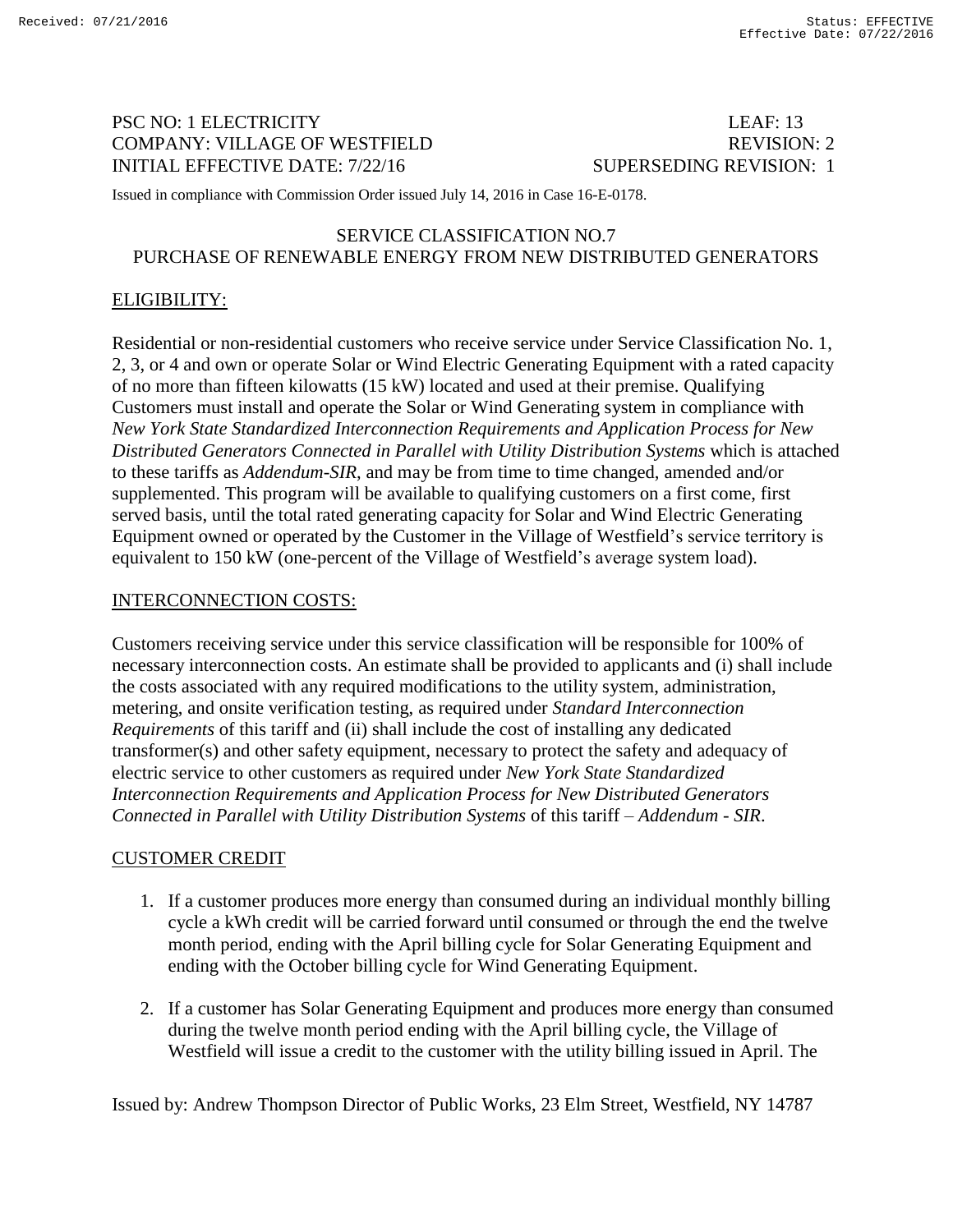# PSC NO: 1 ELECTRICITY LEAF: 14 COMPANY: VILLAGE OF WESTFIELD REVISION: 1 INITIAL EFFECTIVE DATE: 7/22/16 SUPERSEDING REVISION: 0

Issued in compliance with Commission Order issued July 14, 2016 in Case 16-E-0178.

## SERVICE CLASSIFICATION NO.7 (cont.)

credit will be calculated by multiplying the kWh credit balance by the average of the Present Purchased Power Cost from the Village of Westfield's Purchased Power Statement, as filed during the past 12 months, as adjusted by the Factor of Adjustment. The customer may make a one-time election to select an alternate billing date for the credit.

- 3. If a customer has Wind Generating Equipment and produces more energy than consumed during the twelve month period ending with the October billing cycle, the Village of Westfield will issue a credit to the customer with the utility billing issued in October. The credit will be calculated by multiplying the kWh credit balance by the average of the Present Purchased Power Cost from the Village of Westfield's Purchased Power Statement, as filed during the past 12 months, as adjusted by the Factor of Adjustment. The customer may make a one-time election to select an alternate billing date for the credit.
- 4. Upon payment of the credit, the kWh credit balance shall be reset to zero.

## REQUIREMENTS FOR INTERCONNECTION

The generating equipment must be designed, installed, interconnected, tested and operated in accordance with the applicable government, industry and the Village of Westfield's requirements and must comply with the *New York State Standardized Interconnection Requirements and Application Process for New Distributed Generators Connected in Parallel with Utility Distribution Systems* which is attached to these tariffs as *Addendum - SIR*. The system design output shall not exceed 110% of the prior 12 months of metered energy consumption.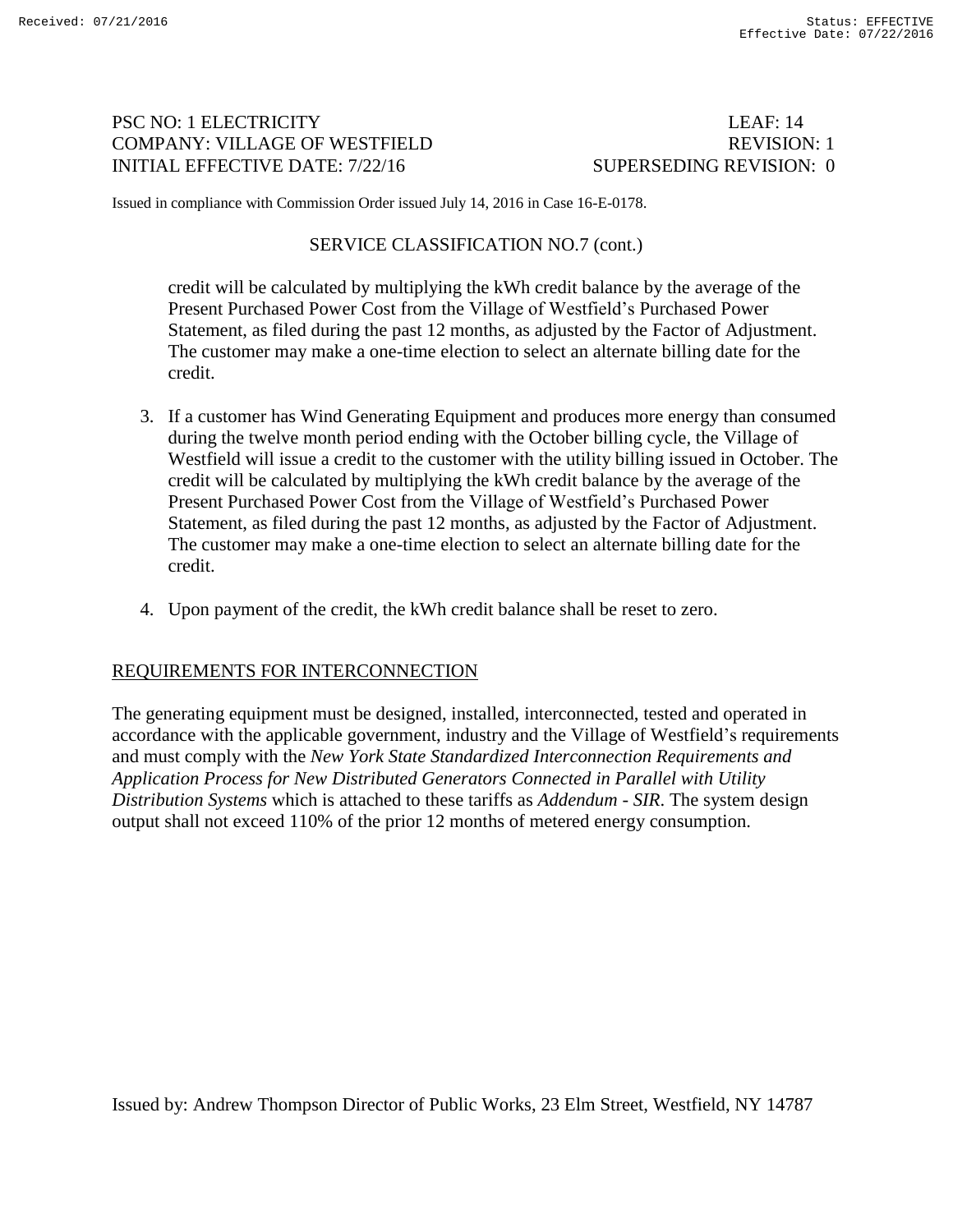# PSC NO: 1 ELECTRICITY LEAF: 15 COMPANY: VILLAGE OF WESTFIELD REVISION: 1 INITIAL EFFECTIVE DATE: 7/22/16 SUPERSEDING REVISION: 0

Issued in compliance with Commission Order issued July 14, 2016 in Case 16-E-0178.

RESERVED FOR FUTURE USE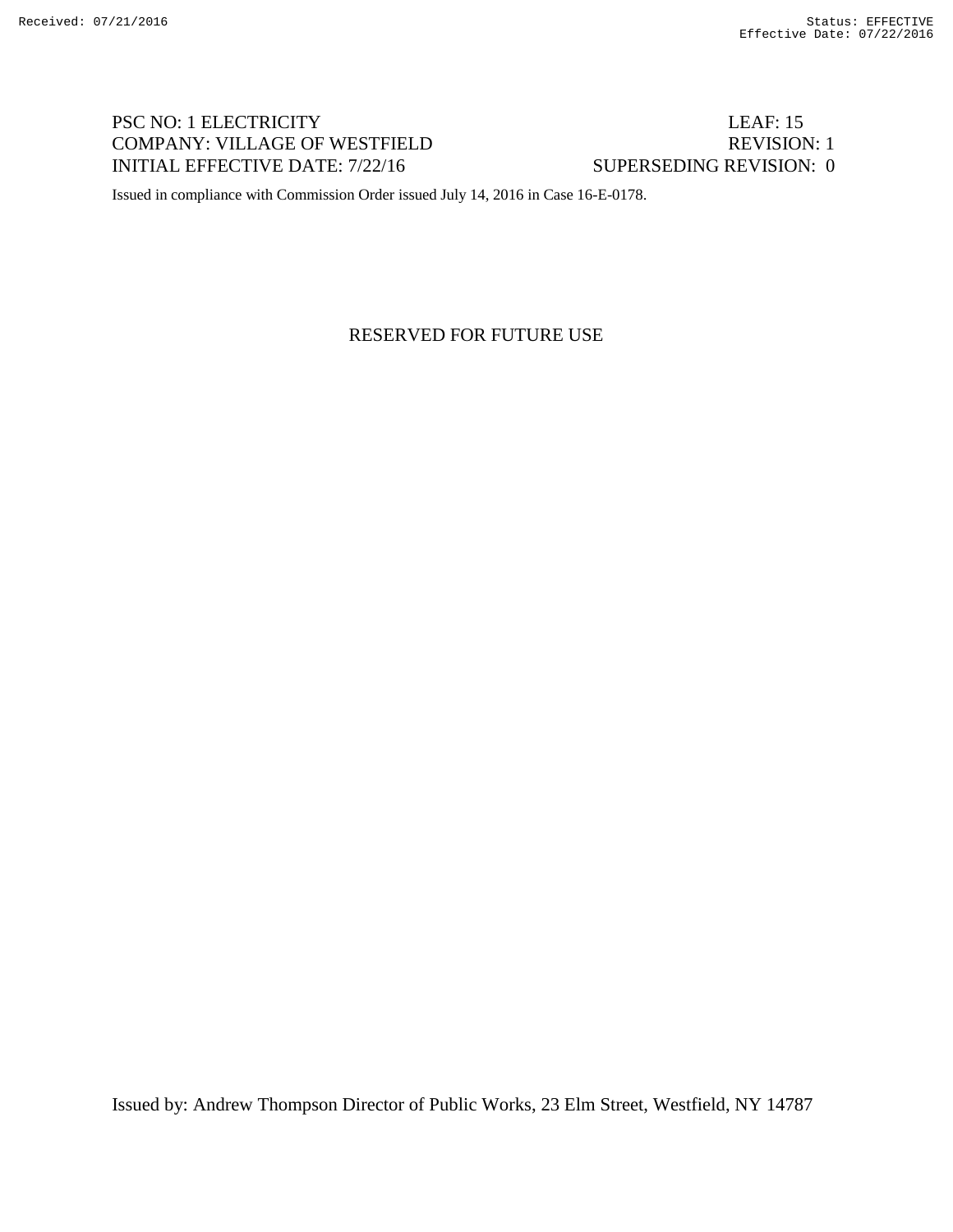# PSC NO: 1 ELECTRICITY LEAF: 16 COMPANY: VILLAGE OF WESTFIELD REVISION: 1 INITIAL EFFECTIVE DATE: 7/22/16 SUPERSEDING REVISION: 0

Issued in compliance with Commission Order issued July 14, 2016 in Case 16-E-0178.

RESERVED FOR FUTURE USE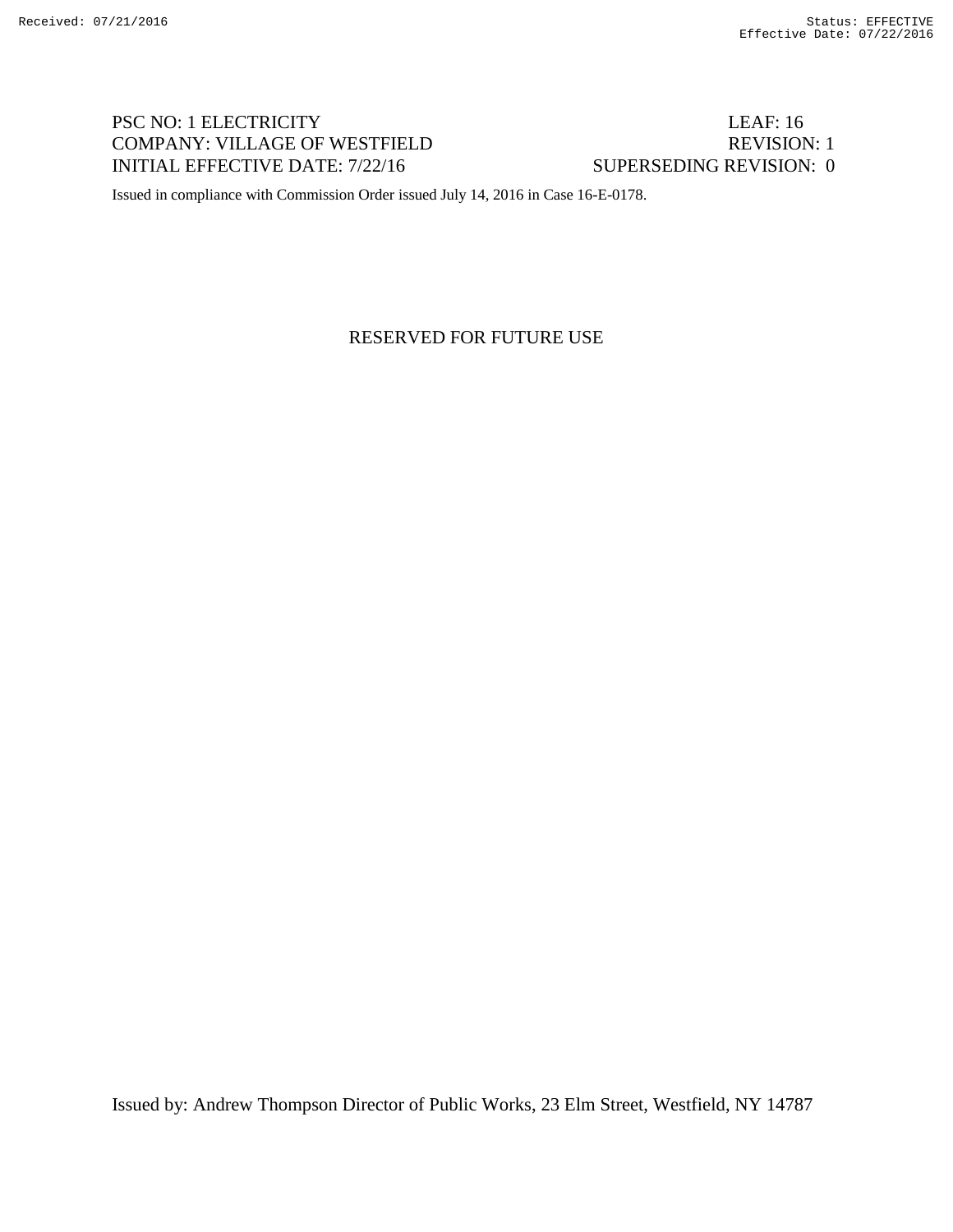# PSC NO: 1 ELECTRICITY LEAF: 17 COMPANY: VILLAGE OF WESTFIELD REVISION: 1 INITIAL EFFECTIVE DATE: 7/22/16 SUPERSEDING REVISION: 0

Issued in compliance with Commission Order issued July 14, 2016 in Case 16-E-0178.

## RESERVED FOR FUTURE USE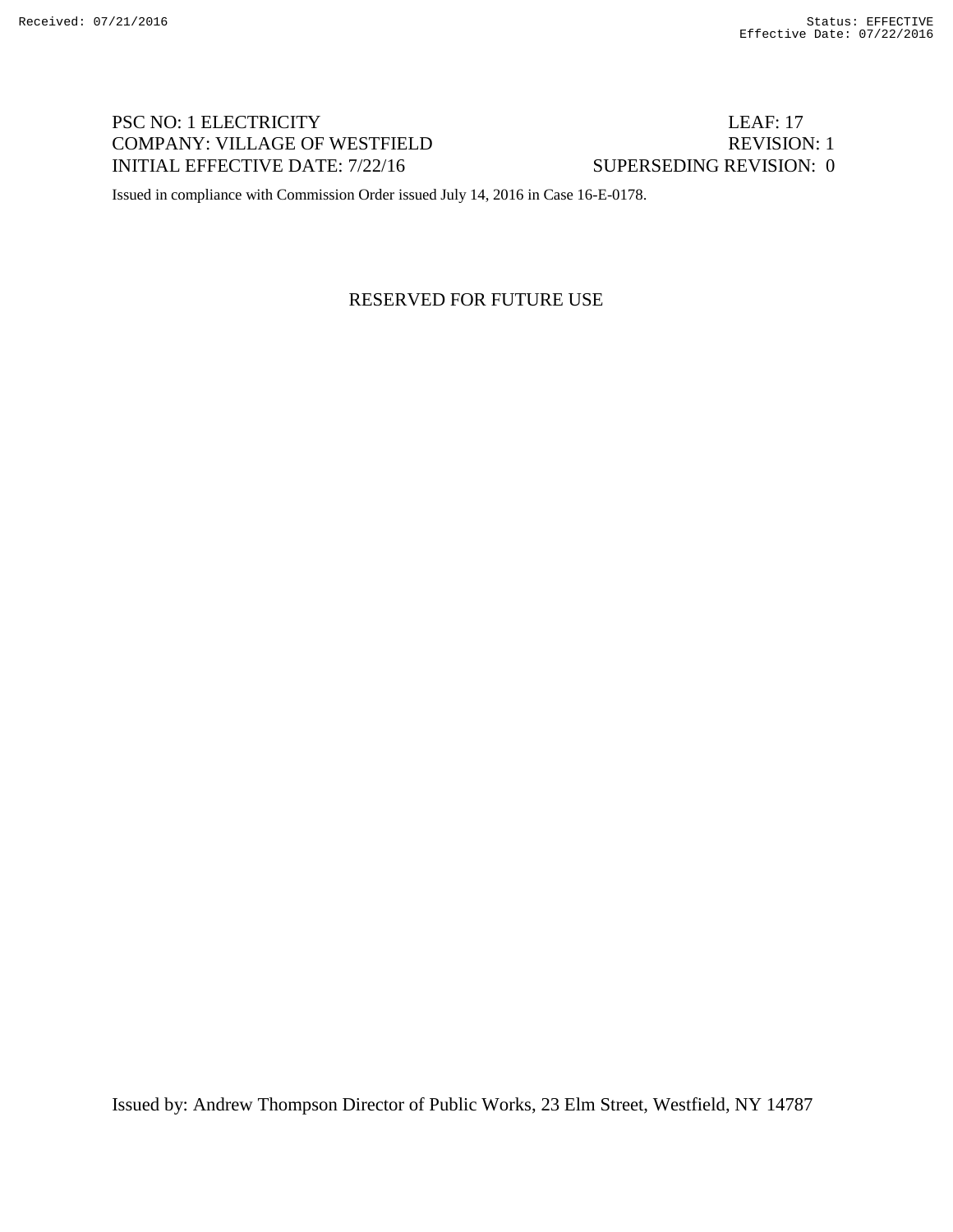# PSC NO: 1 ELECTRICITY LEAF: 18 COMPANY: VILLAGE OF WESTFIELD REVISION: 1 INITIAL EFFECTIVE DATE: 7/22/16 SUPERSEDING REVISION: 0

Issued in compliance with Commission Order issued July 14, 2016 in Case 16-E-0178.

## RESERVED FOR FUTURE USE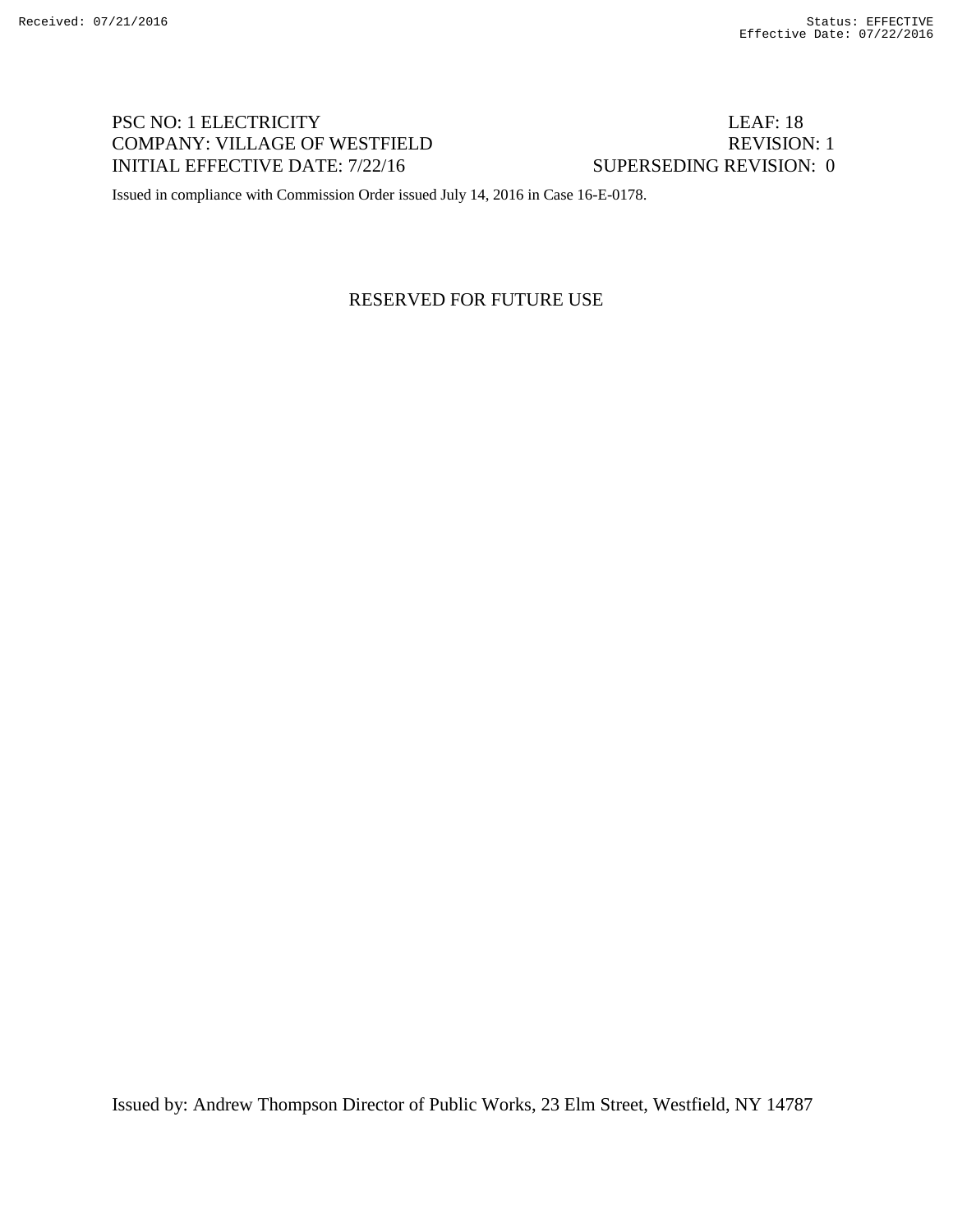# PSC NO: 1 ELECTRICITY LEAF: 19 COMPANY: VILLAGE OF WESTFIELD REVISION: 1 INITIAL EFFECTIVE DATE: 7/22/16 SUPERSEDING REVISION: 0

Issued in compliance with Commission Order issued July 14, 2016 in Case 16-E-0178.

## RESERVED FOR FUTURE USE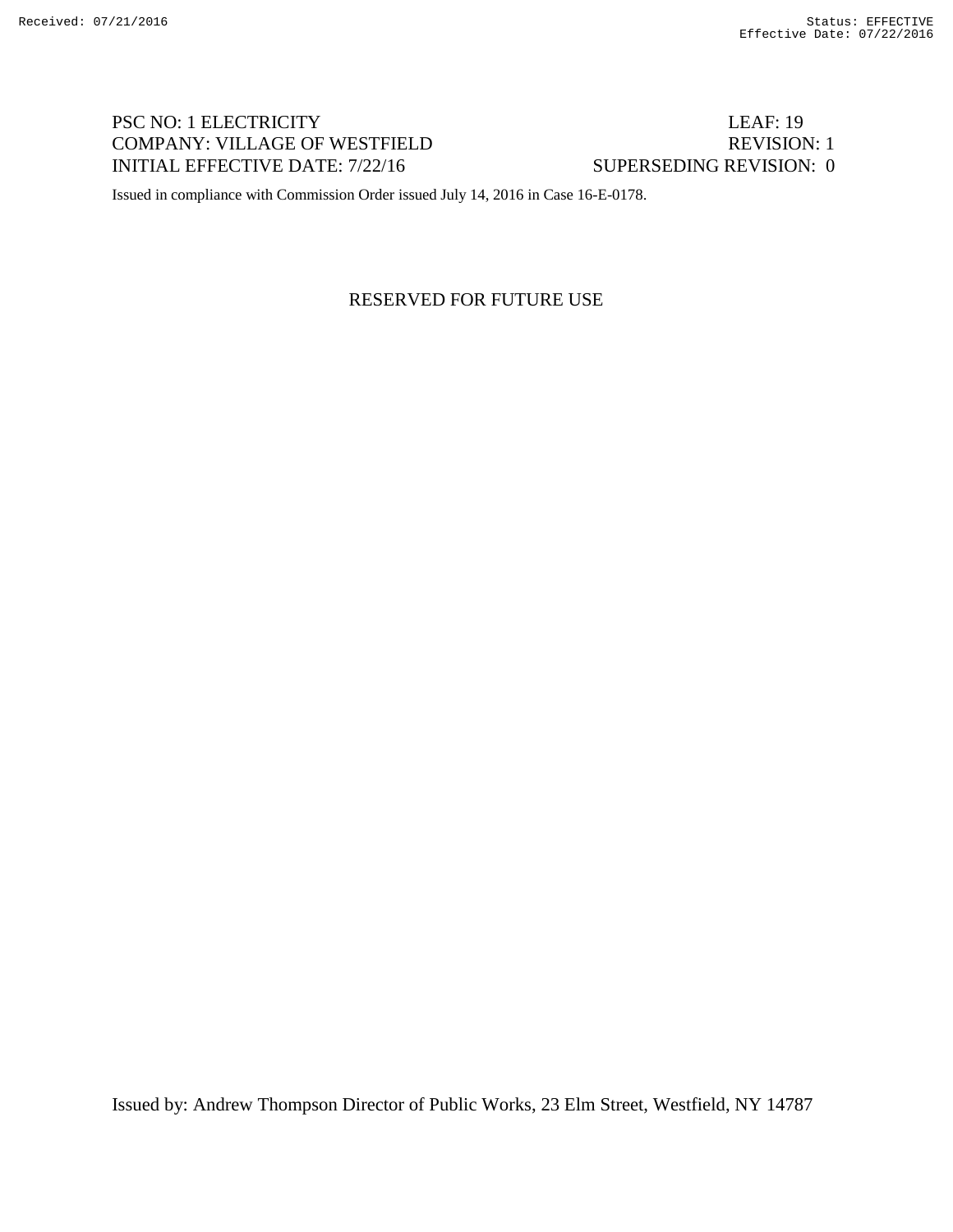# PSC NO: 1 ELECTRICITY LEAF: 20 COMPANY: VILLAGE OF WESTFIELD REVISION: 1 INITIAL EFFECTIVE DATE: 7/22/16 SUPERSEDING REVISION: 0

Issued in compliance with Commission Order issued July 14, 2016 in Case 16-E-0178.

## RESERVED FOR FUTURE USE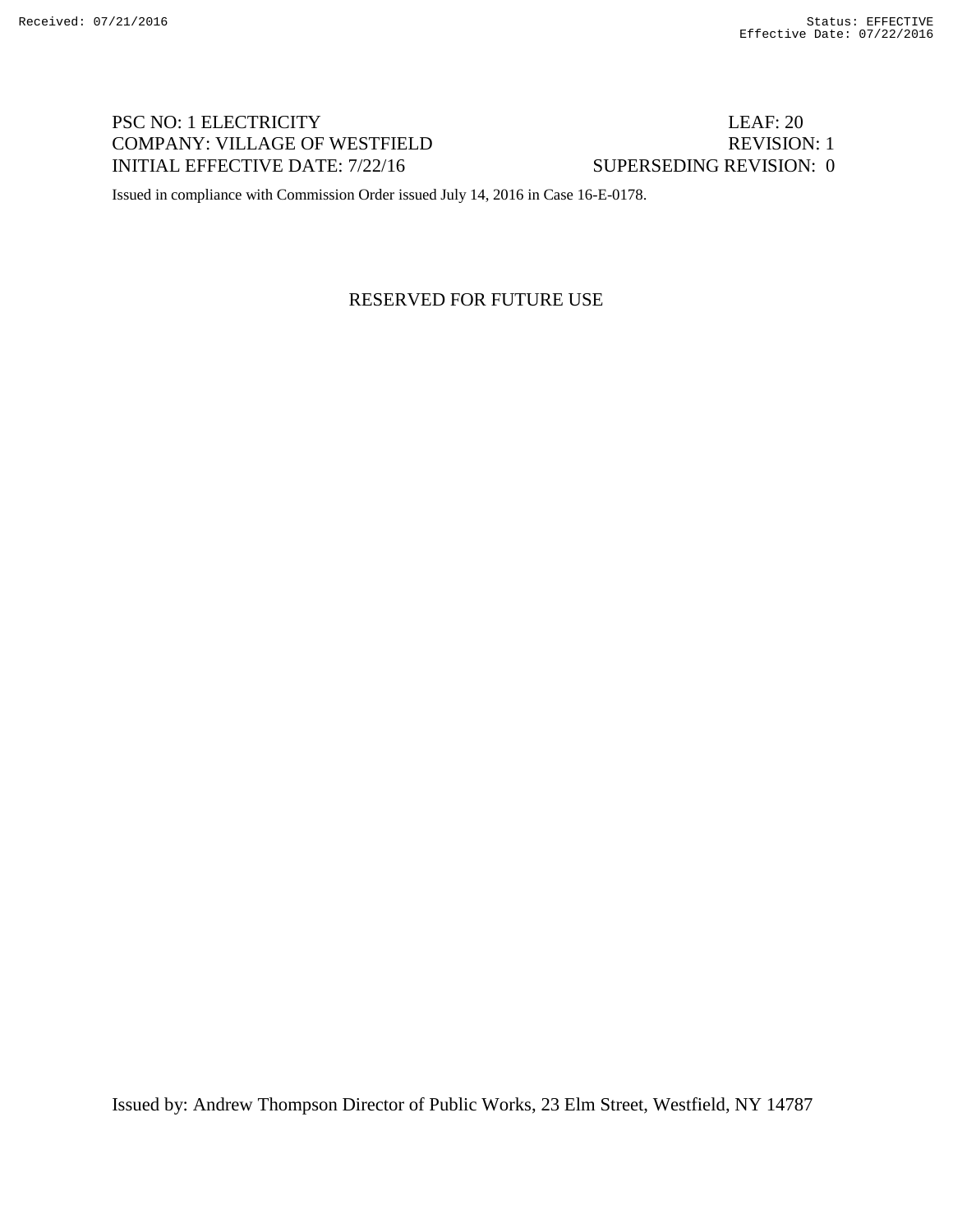# PSC NO: 1 ELECTRICITY LEAF: 21 COMPANY: VILLAGE OF WESTFIELD REVISION: 1 INITIAL EFFECTIVE DATE: 7/22/16 SUPERSEDING REVISION: 0

Issued in compliance with Commission Order issued July 14, 2016 in Case 16-E-0178.

## RESERVED FOR FUTURE USE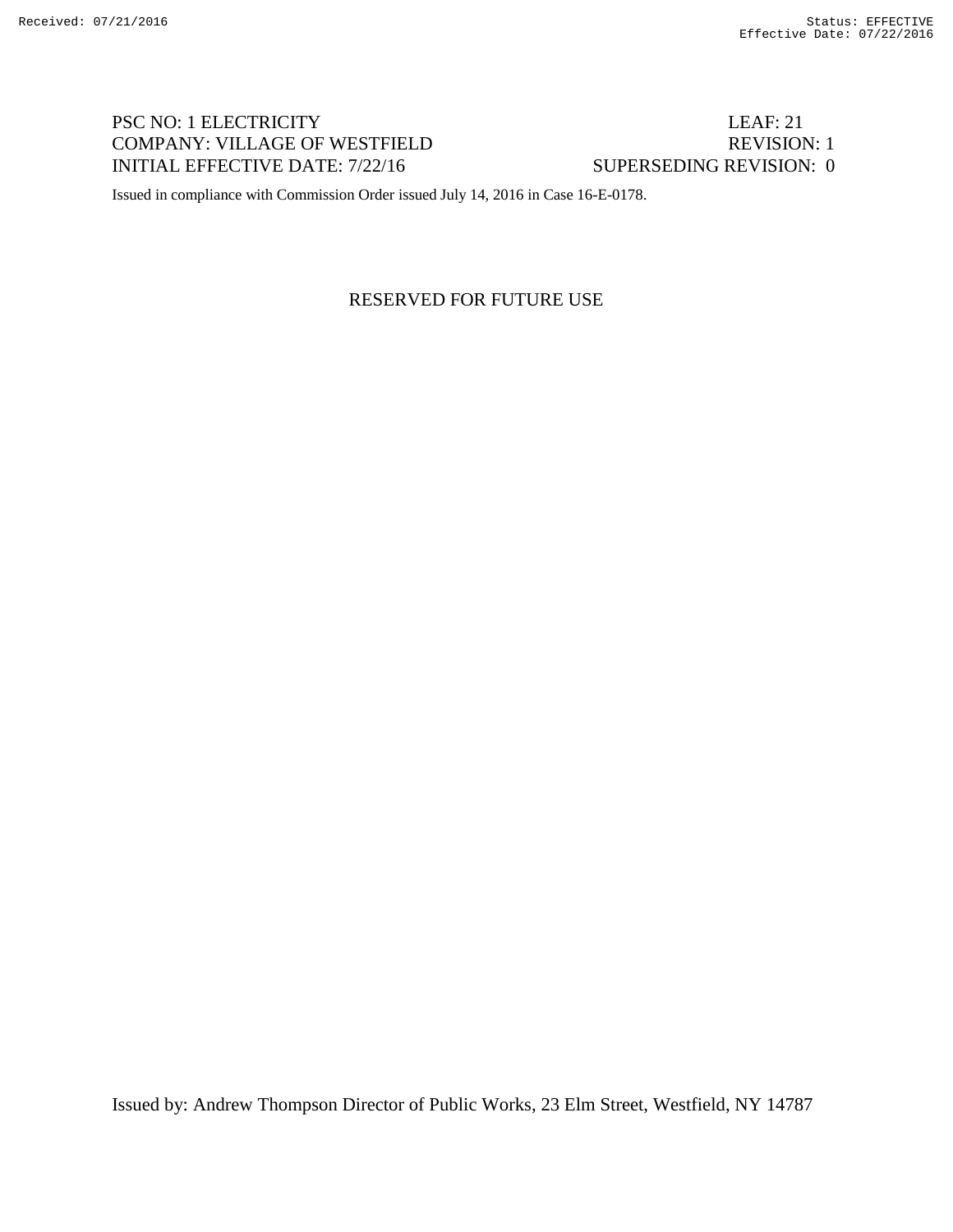# PSC NO: 1 ELECTRICITY LEAF: 22 COMPANY: VILLAGE OF WESTFIELD REVISION: 1 INITIAL EFFECTIVE DATE: 7/22/16 SUPERSEDING REVISION: 0

Issued in compliance with Commission Order issued July 14, 2016 in Case 16-E-0178.

## RESERVED FOR FUTURE USE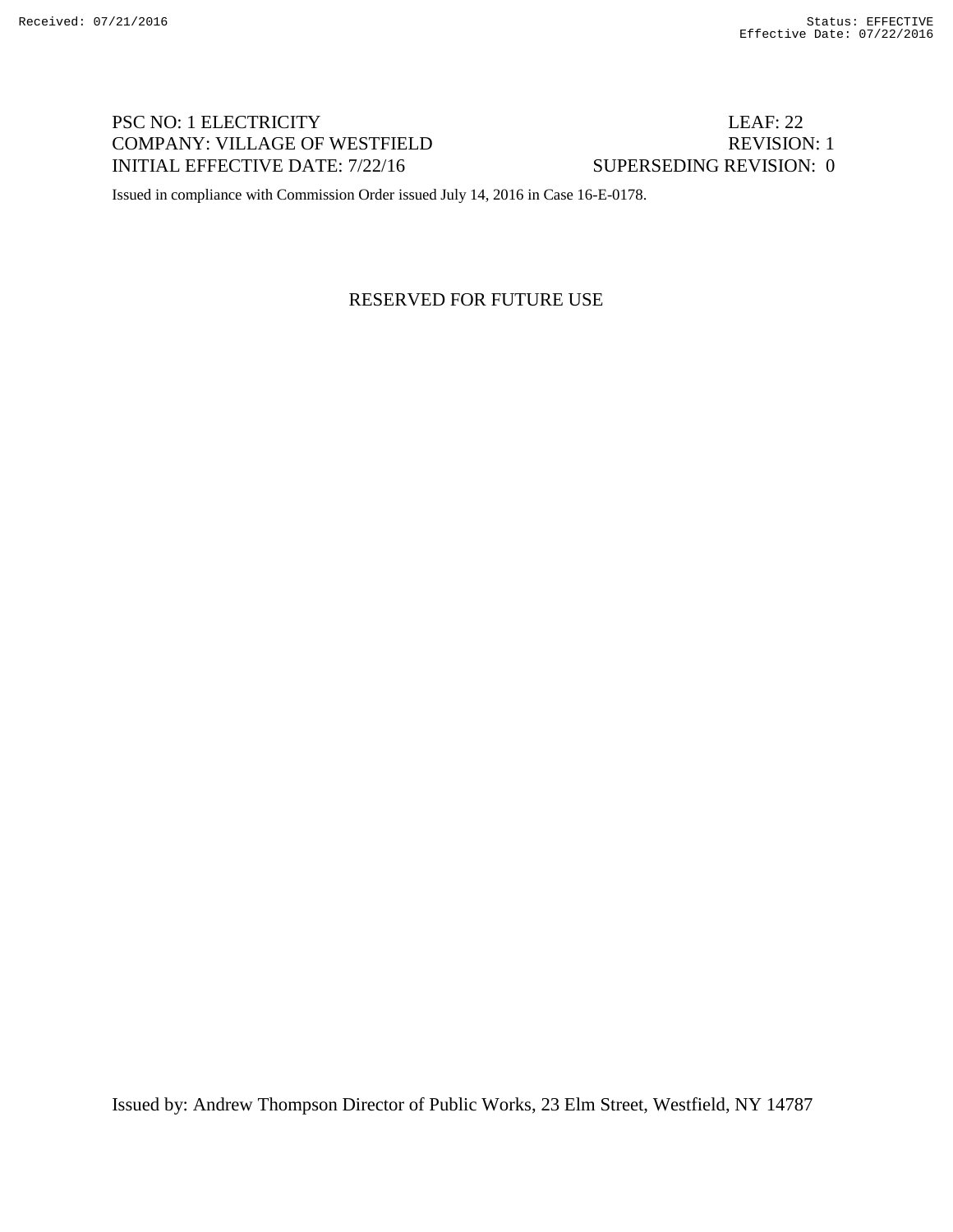# PSC NO: 1 ELECTRICITY LEAF: 23 COMPANY: VILLAGE OF WESTFIELD REVISION: 1 INITIAL EFFECTIVE DATE: 7/22/16 SUPERSEDING REVISION: 0

Issued in compliance with Commission Order issued July 14, 2016 in Case 16-E-0178.

#### RESERVED FOR FUTURE USE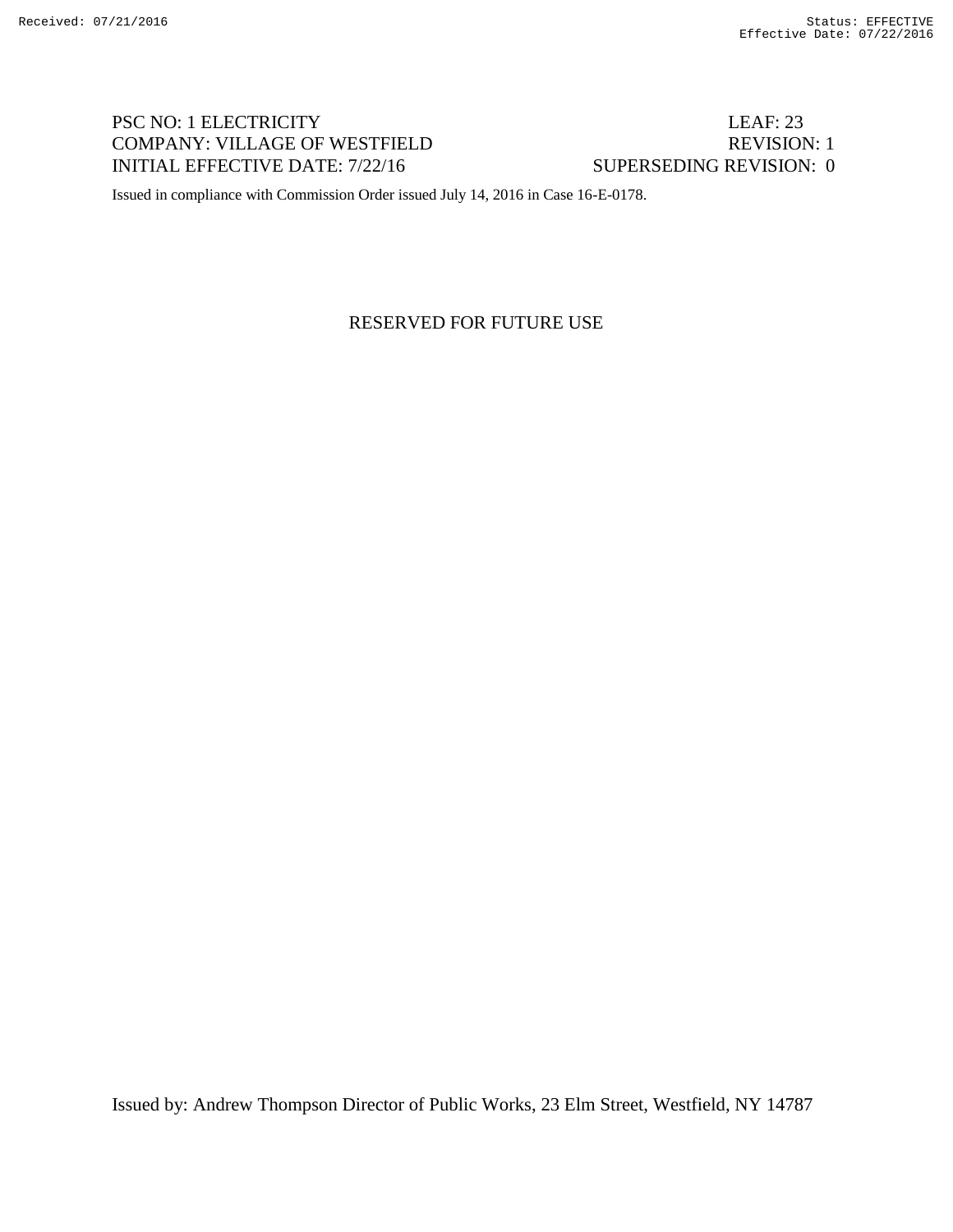# PSC NO: 1 ELECTRICITY LEAF: 24 COMPANY: VILLAGE OF WESTFIELD REVISION: 1 INITIAL EFFECTIVE DATE: 7/22/16 SUPERSEDING REVISION: 0

Issued in compliance with Commission Order issued July 14, 2016 in Case 16-E-0178.

#### RESERVED FOR FUTURE USE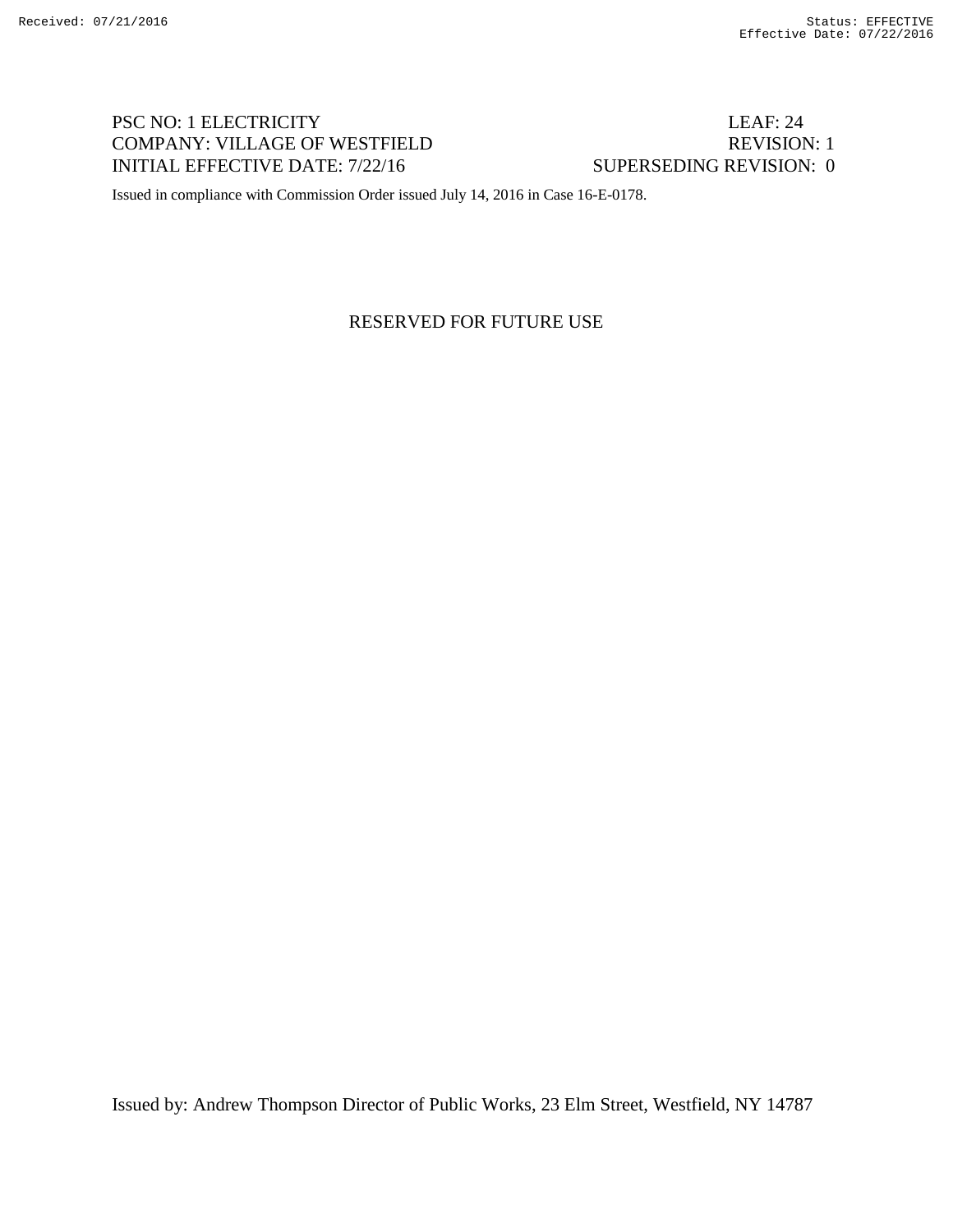# PSC NO: 1 ELECTRICITY LEAF: 25 COMPANY: VILLAGE OF WESTFIELD REVISION: 1 INITIAL EFFECTIVE DATE: 7/22/16 SUPERSEDING REVISION: 0

Issued in compliance with Commission Order issued July 14, 2016 in Case 16-E-0178.

## RESERVED FOR FUTURE USE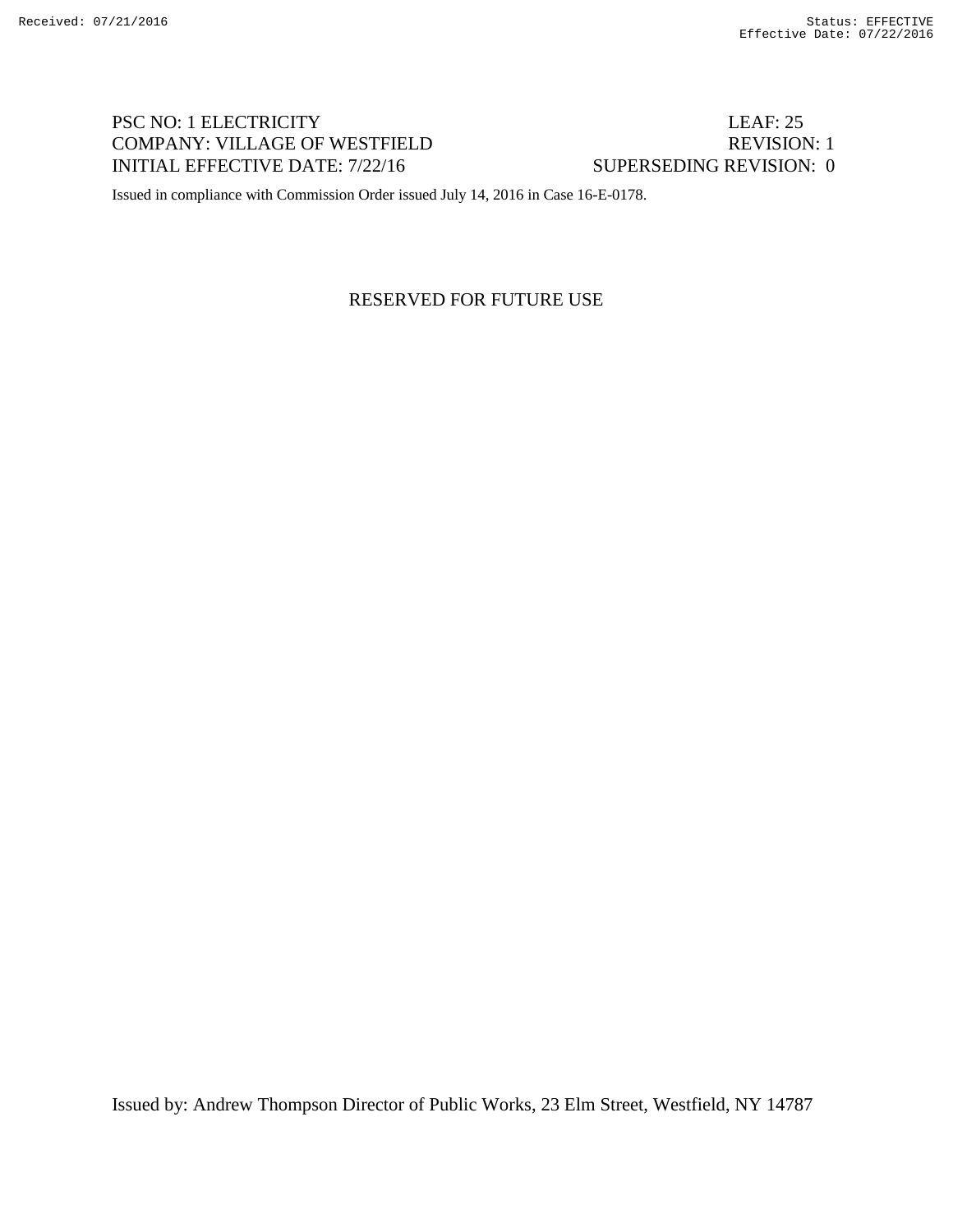# PSC NO: 1 ELECTRICITY LEAF: 26 COMPANY: VILLAGE OF WESTFIELD REVISION: 1 INITIAL EFFECTIVE DATE: 7/22/16 SUPERSEDING REVISION: 0

Issued in compliance with Commission Order issued July 14, 2016 in Case 16-E-0178.

## RESERVED FOR FUTURE USE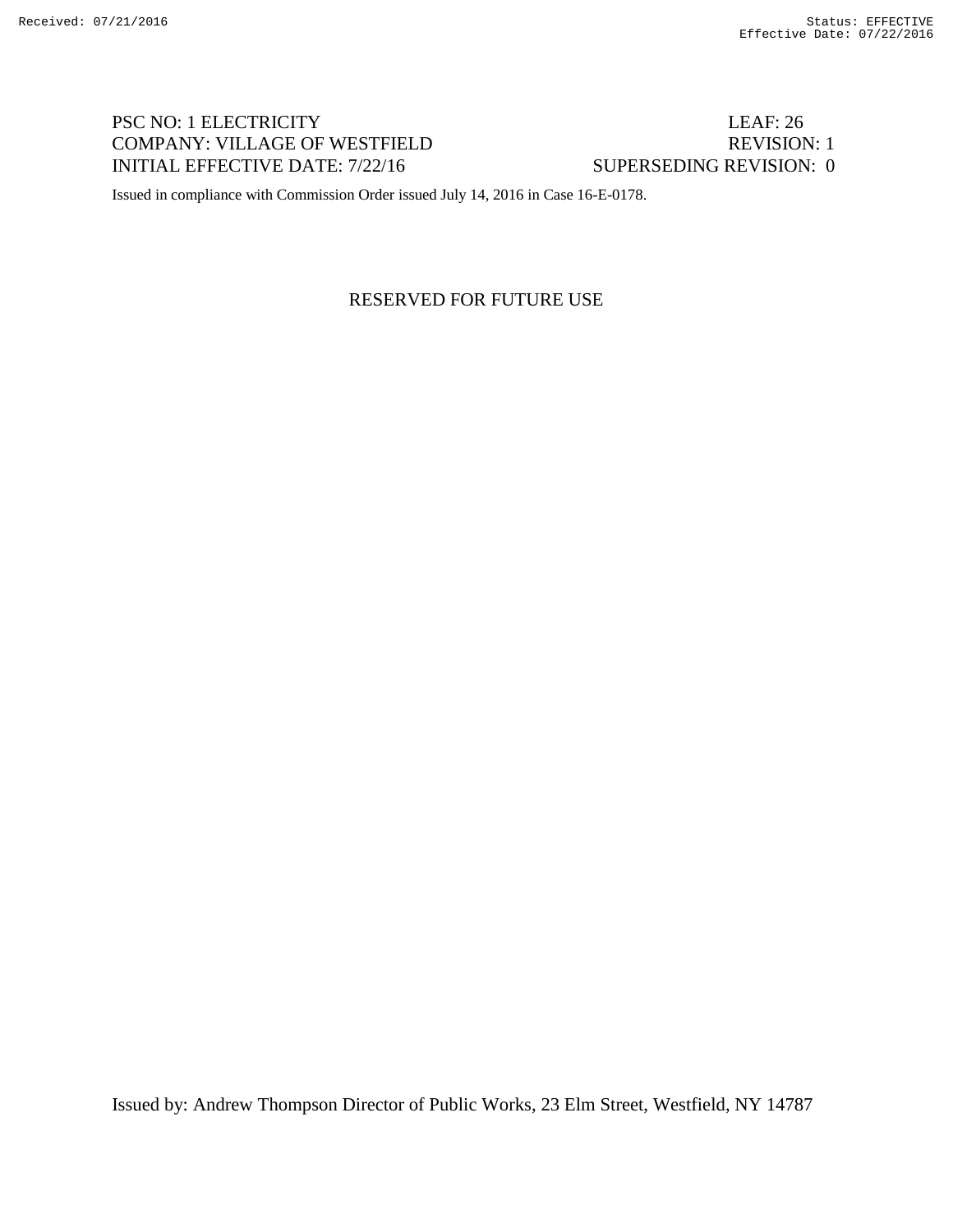# PSC NO: 1 ELECTRICITY LEAF: 27 COMPANY: VILLAGE OF WESTFIELD REVISION: 1 INITIAL EFFECTIVE DATE: 7/22/16 SUPERSEDING REVISION: 0

Issued in compliance with Commission Order issued July 14, 2016 in Case 16-E-0178.

## RESERVED FOR FUTURE USE